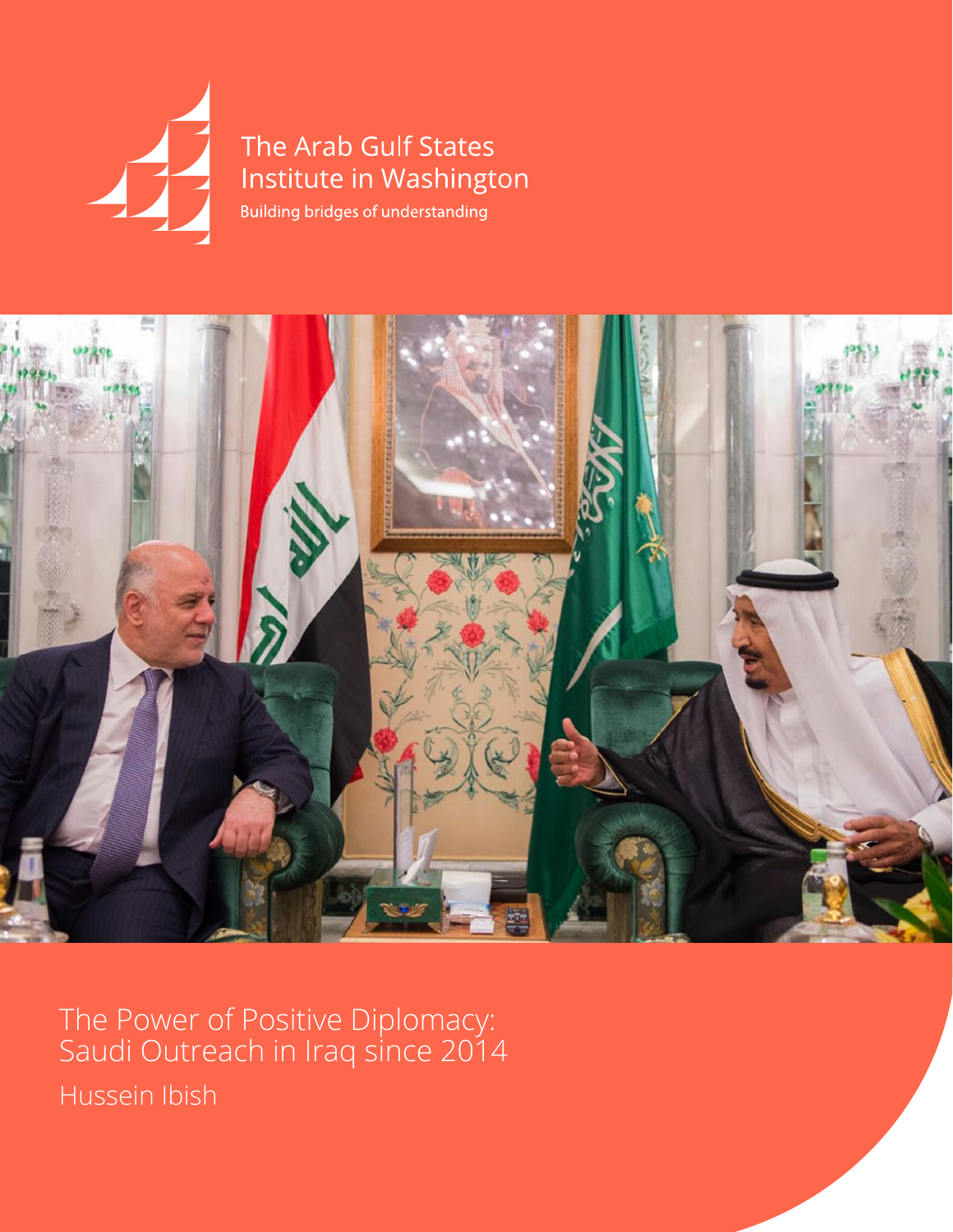

April 19, 2018

The Power of Positive Diplomacy: Saudi Outreach in Iraq since 2014

Hussein Ibish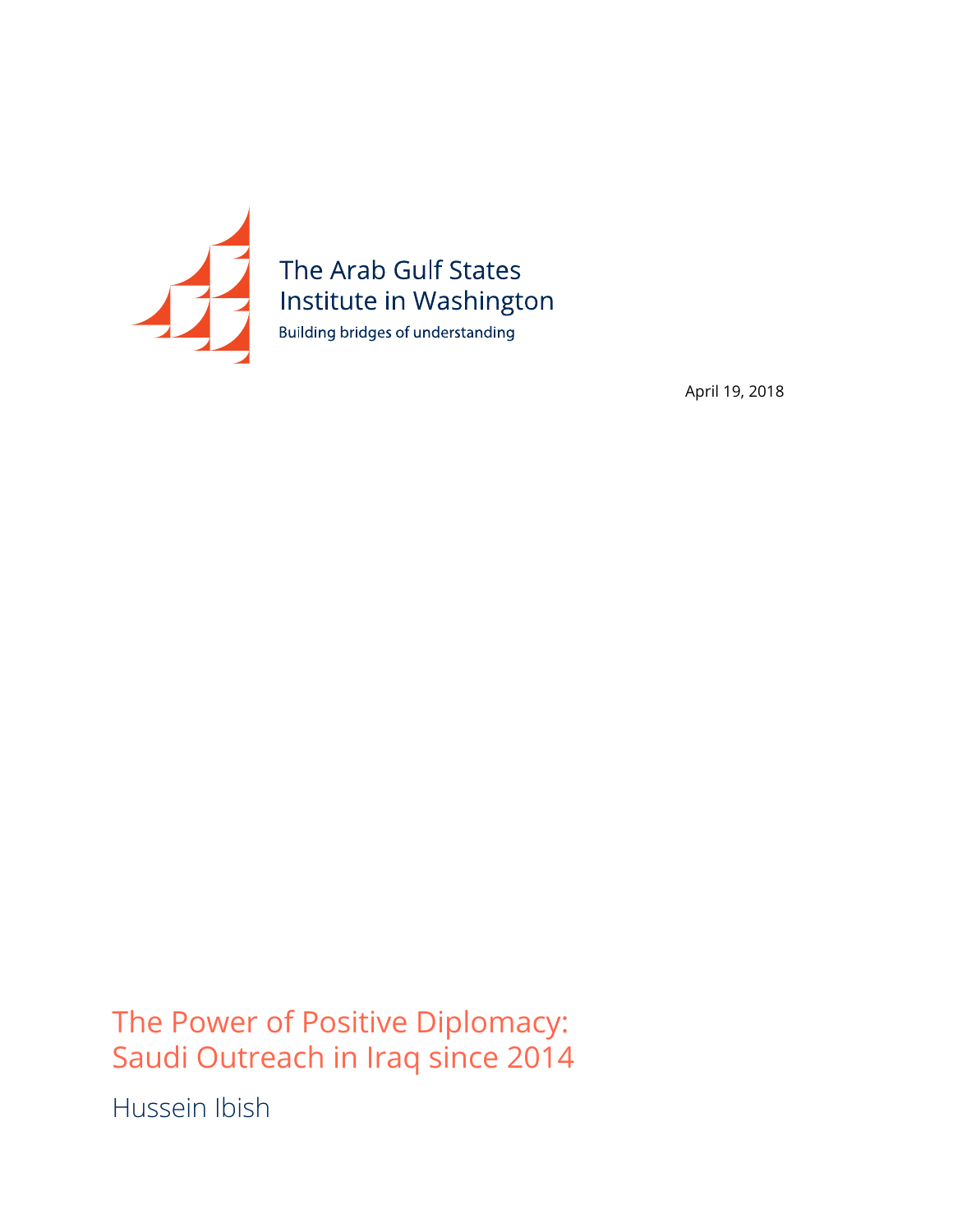| L<br>Ρ |  |  | s s u e<br>a p e r |  |
|--------|--|--|--------------------|--|
| #1     |  |  |                    |  |
| 2018   |  |  |                    |  |

The Arab Gulf States Institute in Washington (AGSIW), launched in 2015, is an independent, nonprofit institution dedicated to increasing the understanding and appreciation of the social, economic, and political diversity of the Gulf Arab states. Through expert research, analysis, exchanges, and public discussion, the institute seeks to encourage thoughtful debate and inform decision makers shaping U.S. policy regarding this critical geostrategic region.

© 2018 Arab Gulf States Institute in Washington. All rights reserved.

AGSIW does not take institutional positions on public policy issues; the views represented herein are the author's own and do not necessarily reflect the views of AGSIW, its staff, or its board of directors.

No part of this publication may be reproduced or transmitted in any form or by any means without permission in writing from AGSIW. Please direct inquiries to:

Arab Gulf States Institute in Washington 1050 Connecticut Avenue, NW Suite 1060 Washington, DC 20036

This publication can be downloaded at no cost at [www.agsiw.org](http://www.agsiw.org).

Cover Photo Credit: Saudi Press Agency via AP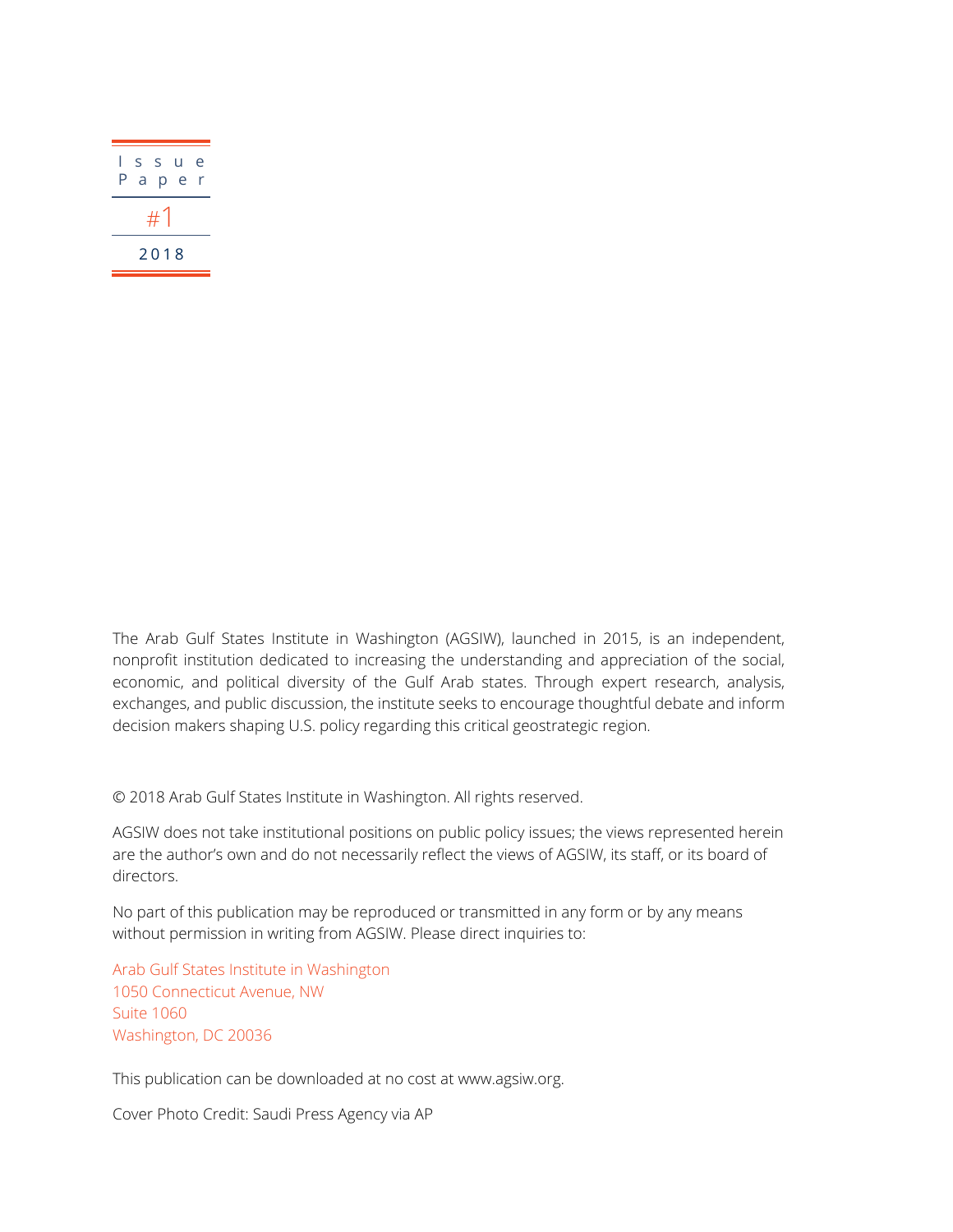## About the Author

Hussein Ibish is a senior resident scholar at the Arab Gulf States Institute in Washington. He previously served as a senior fellow at the American Task Force on Palestine, executive director of the Foundation for Arab-American Leadership, and communications director for the American-Arab Anti-Discrimination Committee. He is a weekly columnist for The National (UAE) and is also a regular contributor to many other U.S. and Middle Eastern publications. Ibish is the author of *What's Wrong with the One-State Agenda? Why Ending the Occupation and Peace with Israel is Still the Palestinian National Goal* (ATFP, 2009). He earned a PhD in comparative literature from the University of Massachusetts, Amherst.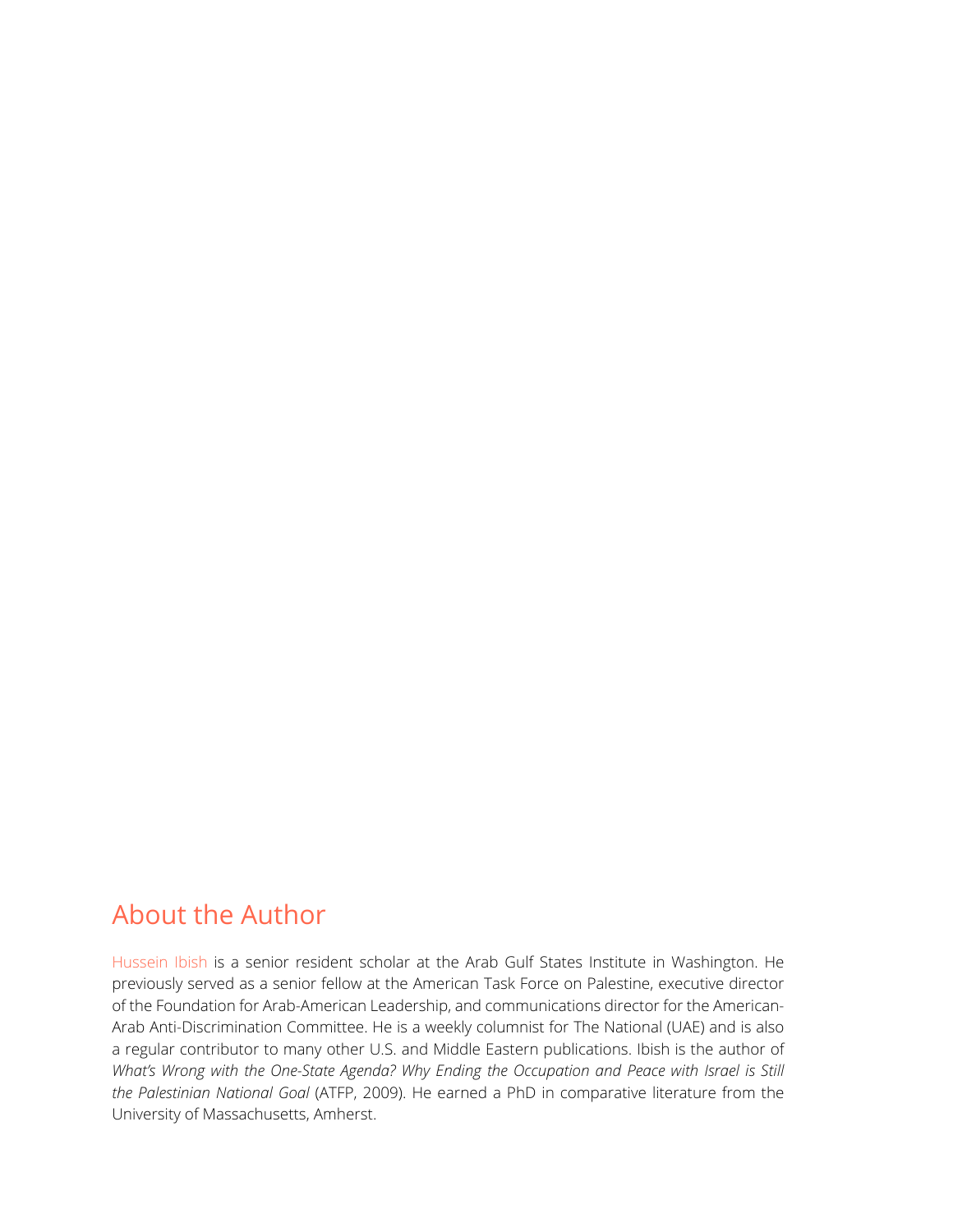## Executive Summary

One of the most important and least understood aspects of Saudi Arabia's evolving proactive foreign and regional policy is its campaign of diplomatic and political outreach in Iraq. After almost a century of relations marked largely by rivalry and occasional enmity, Saudi Arabia felt increasingly frozen out of Iraq's political dynamics as the country began to emerge from the U.S. occupation. Particularly during the second term of Prime Minister Nuri al-Maliki, Riyadh effectively walked away from an Iraqi government that appeared irredeemably under Iranian sway. But even in this period, Saudi Arabia continued efforts to expand relations with the Kurdistan Regional Government in the north and certain Iraqi Sunni Arab constituencies.

Starting in 2014, Saudi Arabia initiated a project to regain a measure of influence in Iraqi politics and policy. Along with the restoration of diplomatic, trade, and other relations that had been frozen for decades, Riyadh's Iraq initiative has involved building ties with numerous Iraqi Shia Arab leaders, including Prime Minister Haider al-Abadi and populist leader Muqtada al-Sadr, both of whom traveled to Saudi Arabia in 2017.

Unlike some of its other recent foreign policy initiatives, Saudi Arabia's outreach to Iraq has been centered almost entirely on incentives and positive inducements. Along with aid, trade, and other standard forms of outreach, Saudis have emphasized that almost all Iraqi constituencies stand to benefit from a more independent national policy that restores Iraq's standing in the Arab world and gains a measure of distance from Iran. Riyadh seems to have met with a considerable degree of success in rebuilding ties to Iraq. The May parliamentary elections in Iraq will be the next major development shaping this outreach. But, whatever happens, it is likely that Saudi Arabia will continue to pursue engagement and stronger relations with this crucial neighbor to the north.

## Introduction: Saudi Outreach to Iraq

Since geography constitutes an immutable first principle in international relations, it was inevitable that Iraq and Saudi Arabia would be central to each other's strategic calculations. Along with Iran, they constitute the three geographically and demographically significant Gulf countries. The vast majority of Iraq's southern border is adjacent to most of Saudi Arabia's northern frontiers. From the outset of their relationship, territorial disputes were a constant feature of Iraqi-Saudi dealings, and even after the "neutral zone" was divided and borders formally demarcated in 1981, disputes over land, resources, and authority have persisted. Saudi Arabia and Iraq have variously been allies, enemies, and, for much of their modern history, rivals for power and influence in the Gulf region. This rivalry dates back to the familial political competition between the Saud and Hashemite clans when the modern forms of both states took shape; it persisted, in one form or another, until at least the 2003 U.S. invasion of Iraq.

Following the Iranian Revolution in 1979, six Gulf Arab countries, led by Saudi Arabia, founded the Gulf Cooperation Council as a strategic response to the emergence of the new Islamic Republic, which cast itself as a vanguard for Islamist rebellions around the Muslim world. However, while the GCC was explicitly designed to protect the Gulf Arab monarchies from this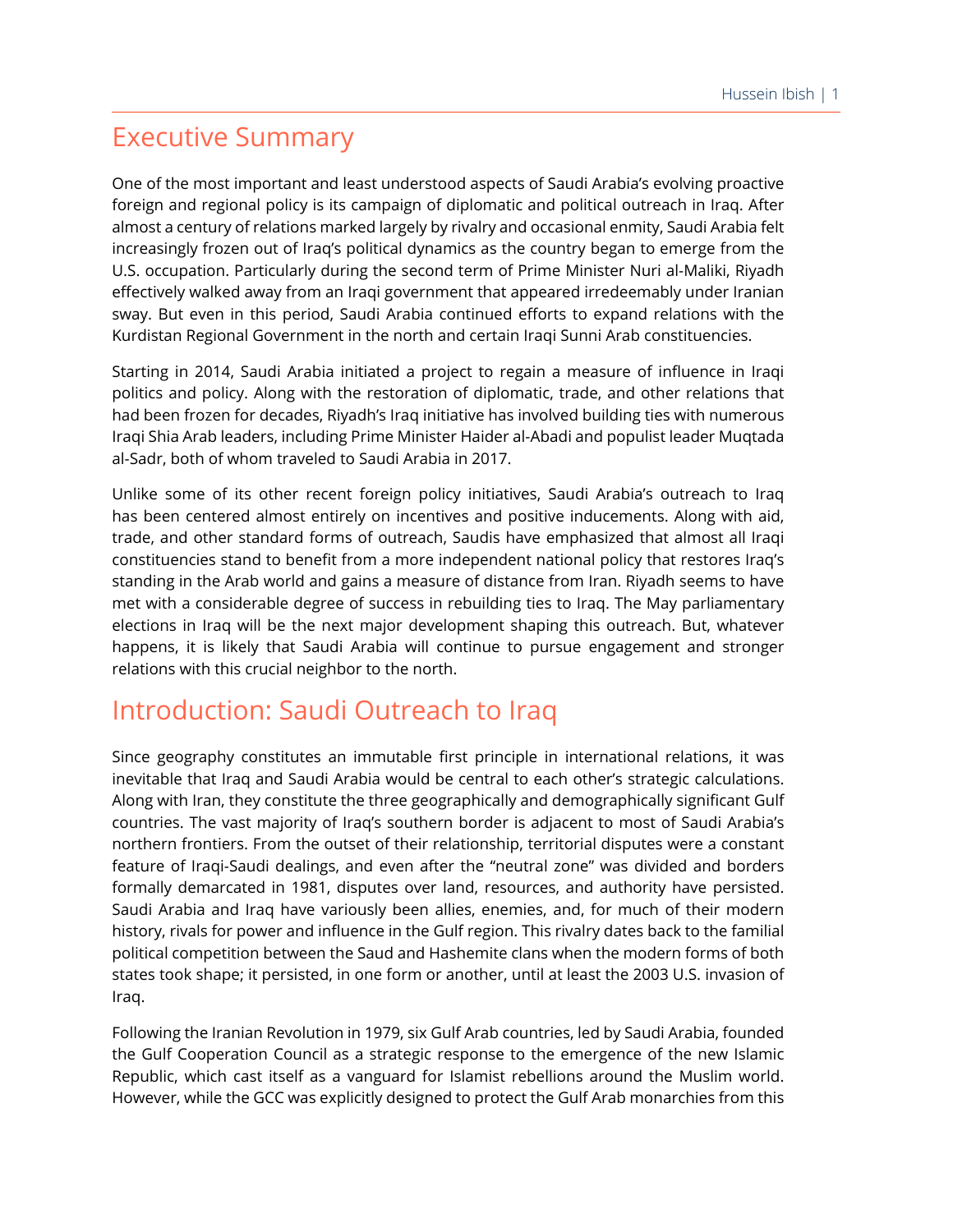new revolutionary Shia power, and was therefore primarily an anti-Iranian, and in some ways even anti-Persian, alliance, Iraq was pointedly not included in the council. Saddam Hussein's Baathist regime in Iraq was both Arab and anti-theocratic, but it was itself revolutionary (pseudoleftist and pro-Soviet), aggressively republican, and potentially expansionist. Therefore, as the GCC monarchies banded together, Iraq was an important, although at least initially, secondary security concern. It's therefore possible that something like the GCC might have been formed without the Iranian Revolution. But it's difficult to imagine Iraq's inclusion or the development of an analogous entity incorporating both Iraq and the GCC members.

Despite its ideological unwholesomeness from the point of view of the Gulf monarchies, Iraq was seen throughout the 1980s as a crucial bulwark against the Islamic Republic of Iran. The Gulf countries, particularly Saudi Arabia and Kuwait, strongly supported and bankrolled the Iraqi side of the 1980-88 Iran-Iraq War. However, when Iraq emerged from the war highly

militarized, battle-hardened, and evidently rapacious, relations began to rapidly deteriorate. Long-standing Gulf Arab apprehensions about Iraqi ambitions were fully vindicated by the Iraqi invasion of Kuwait on August 2, 1990, and subsequent efforts by Baghdad to annex the State of Kuwait

*Long-standing Gulf Arab apprehensions about Iraqi ambitions were fully vindicated by the Iraqi invasion of Kuwait on August 2, 1990, and subsequent efforts by Baghdad to annex the State of Kuwait as the "19th governorate of Iraq."*

as the "19th governorate of Iraq." The subsequent U.S.-led war and international sanctions regime and no-fly zones effectively defanged Iraq as a direct and immediate threat to the Gulf Arab monarchies. However, even the greatly weakened Baathist Iraqi state remained an indispensable military and political barrier between Iran and the GCC countries.

The 2003 U.S. invasion put Iraq, once again, dramatically into strategic play. This paper examines Saudi Arabia's diplomatic and foreign policy response to the emergence of a new, post-Saddam Iraq that, for most of the past 15 years, has mainly operated under varying degrees of competing U.S. and Iranian influences. It traces these efforts from the early, and largely unsuccessful, attempts at Saudi outreach to the new Iraq following the invasion, a subsequent period of relative disengagement by Riyadh, and the more recent major diplomatic and political initiative to restore Saudi-Iraqi relations and regain a political foothold for Riyadh in Iraq, at least to some extent at the expense of Tehran.

Lacking viable forms of coercive leverage, in its new Iraqi outreach, Saudi Arabia has relied almost entirely on positive reinforcement, incentives, and inducements, particularly with regard to Iraqi Shia political leaders. In this sense, rapprochement with Iraq represents one of several important and contrasting experiments in Saudi Arabia's newly assertive and increasingly independent regional policy. This Iraq policy might present an instructive model for future Saudi diplomatic and political engagement with other complex and divided societies – such as those of Syria, Yemen, and Lebanon – that cannot simply or easily be controlled by either internal or external actors. This paper traces the origins, development, and trajectory of that policy, and seeks to explain how and why Saudi Arabia has re-engaged so forcefully in Iraq in recent years and what Riyadh hopes to achieve.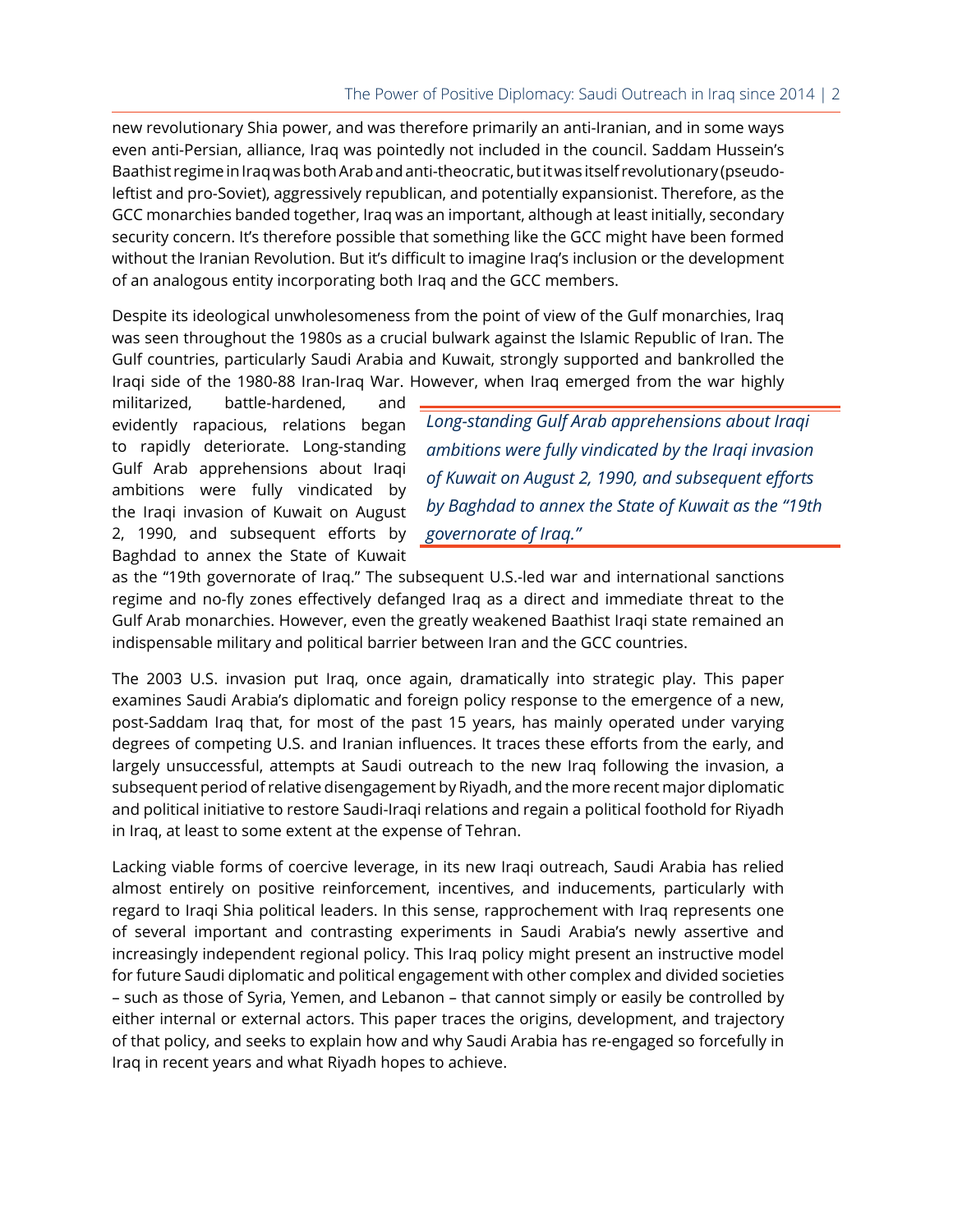# Historical Background: 1920-2003

Saudi-Iraqi relations were initially developed against a complex backdrop of national, religious, and familial rivalry. In 1921, the founder of the modern Saudi state, Abdulaziz al-Saud, or Ibn Saud, overcame his rivals and founded the Sultanate of Nejd against a backdrop of political and personal rivalry with the Kingdom of Hejaz and its Hashemite rulers and the 1918-19 territorial conflict over al-Khurma oasis.<sup>1</sup> In 1925, Abdulaziz conquered Hejaz, expelled its Hashemite ruler, Hussein bin Ali, and unified the territories, setting the stage for the creation of the Kingdom of Saudi Arabia in 1930.

However, the sons of Hussein bin Ali came to power in the Emirate of Transjordan and what became the Kingdom of Iraq. In 1920, the League of Nations established Iraq as a Britishcontrolled mandate and quickly installed one of Hussein bin Ali's sons, Faisal I, as king. Faisal had established the first, though short-lived, pan-Arab state based in Damascus in 1920. But he was quickly deposed by Syria's French colonial authorities and was instead established as the Iraqi monarch by Britain in 1921.<sup>2</sup> The familial and political rivalry that began in the Arabian Peninsula was, therefore, transferred onto relations between the emerging Saudi

kingdom and Iraq, which was made nominally independent by Britain in 1932.<sup>3</sup>

*Competing claims over history and legitimacy were compounded by territorial disputes and an ongoing Hashemite claim of authority in and over Hejaz.*

Competing claims over history and legitimacy were compounded by

territorial disputes and an ongoing Hashemite claim of authority in and over Hejaz. The basic boundaries of Iraq and Saudi Arabia, as well as Kuwait, were essentially delineated by the British-imposed Uqair Protocol of 1922, which also created "neutral zones" between Saudi Arabia and both Iraq and Kuwait.<sup>4</sup> The Saudi-Iraqi neutral zone long remained a source of disputes.<sup>5</sup> Competition over territorial claims and political legitimacy were effectively resolved by a British-brokered agreement in 1930 whereby the emerging Saudi and Iraqi states recognized each other. This was reinforced by a 1936 agreement between Iraq, Saudi Arabia, and Yemen. In 1957, King Faisal II of Iraq officially renounced any claims over Hejaz in an agreement with King Saud bin Abdulaziz.<sup>6</sup>

However, relations were additionally strained by Iraq's participation, beginning in 1955, in the Central Treaty Organization, or "Baghdad Pact," which Saudi Arabia regarded as an effort to consolidate British hegemony in the Gulf region. But as the 1950s wore on, Saudi anxieties

 <sup>1</sup> Alexei Vassiliev, *The History of Saudi Arabia* (London: Saqi Books, 1998), 502-03.

 <sup>2</sup> Sebastian Maisel and John A. Shoup, *Saudi Arabia and the Gulf Arab States Today: An Encyclopedia of Life in the Arab States: K-Z* (Westport: Greenwood Press, 2009), 409.

 <sup>3</sup> Phebe Marr, *The Modern History of Iraq* (Boulder: Westview Press, 1985), 33.

 <sup>4</sup> Joseph McMillan, ["Saudi Arabia and Iraq: Oil, Religion, and an Enduring Rivalry](https://www.usip.org/publications/2006/01/saudi-arabia-and-iraq-oil-religion-and-enduring-rivalry)," *United States Institute of Peace*, January 1, 2006.

 <sup>5</sup> René Rieger, ["The Foreign Policy of the Arab Gulf Monarchies from 1971 to 1990](https://ore.exeter.ac.uk/repository/handle/10871/13709)," (PhD dissertation, University of Exeter, June 3, 2013), 405.

 <sup>6</sup> Gregory Brew, "'Our Most Dependable Allies': Iraq, Saudi Arabia, and the Eisenhower Doctrine, 1956–1958," *Mediterranean Quarterly* 26, no. 4 (2015), 100.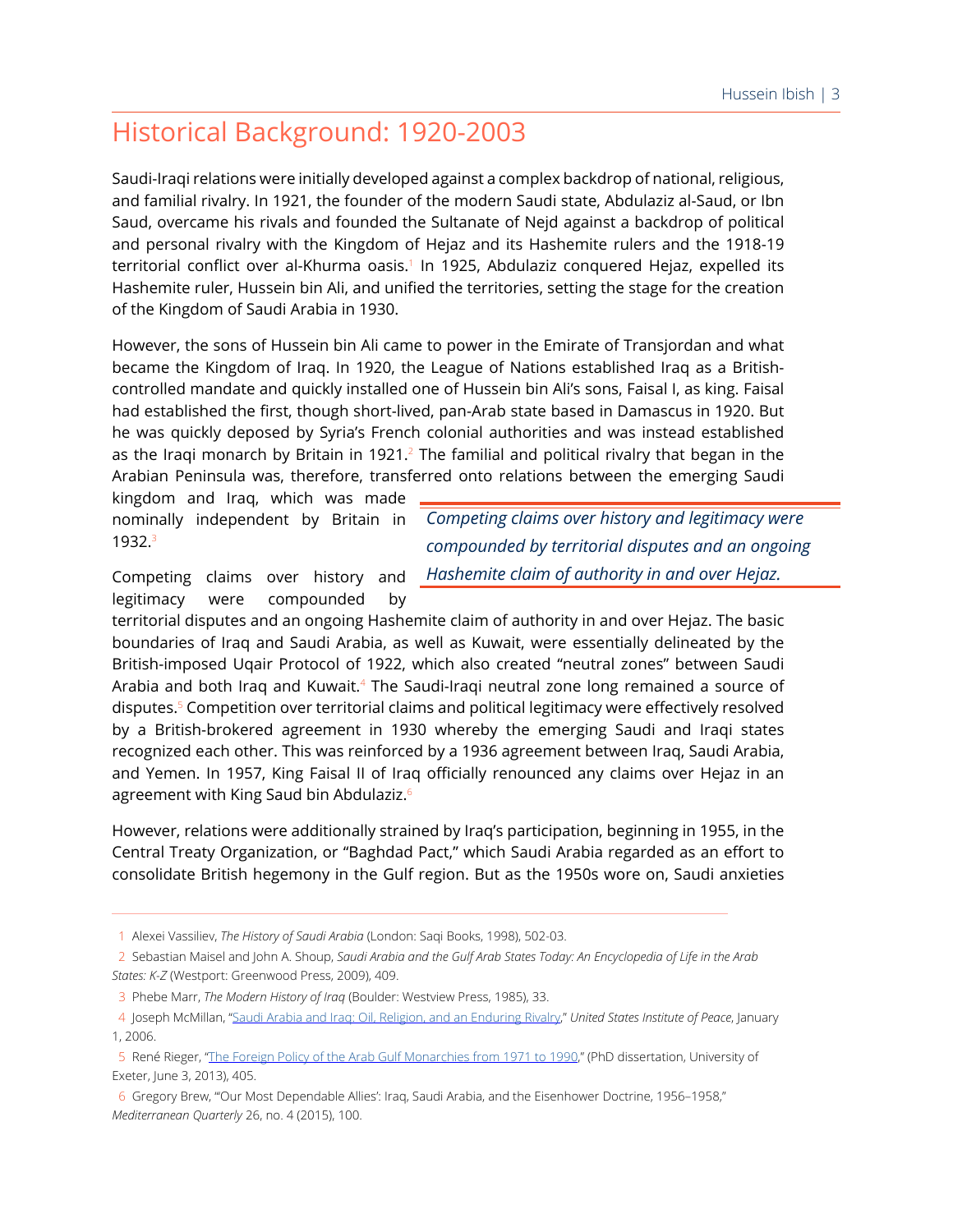began to focus on the threats of pan-Arab nationalism, particularly as influenced by Egyptian leader Gamal Abdul Nasser, and the rise of socialist or communist movements, particularly of a pro-Soviet variety, in the Arab world. These two phenomena were often conflated from a Saudi perspective. The July 14, 1958 coup in Baghdad, which brought the Baath party to power, seemed a perfect example of this double threat, given the pan-Arab, Marxist, and pro-Soviet orientation of the new Iraqi regime.

Riyadh's concerns about the Baathist-oriented regime in Baghdad were confirmed when Prime Minister Abd al-Karim Qasim asserted Iraqi sovereignty over Kuwait, as Kuwait was gaining independence from Britain in 1961, and threatened to seize the territory. Saudi Arabia was a key organizer of opposition to Iraq's claims in the Arab League and deployed 1,200 Saudi troops to Kuwait as British forces drew down.<sup>7</sup> Through the 1970s, Kuwait remained a major source of tension between Baghdad and Riyadh, most notably when Iraqi troops attacked Samita, a border area in northeastern Kuwait. Ideological tensions also persisted, with Iraqi support for revolutionary, Marxist, and republican opposition groups throughout the Gulf and in Yemen, which Saudi Arabia regarded as a direct challenge to its regional interests and even

a threat to its domestic political stability.

The Islamic Revolution in Iran at the end of the decade, however, prodded Baghdad and Riyadh closer together. In 1981, Saudi Arabia and Iraq demarcated

*In 1981, Saudi Arabia and Iraq demarcated their border at last and agreed to share oil revenue from the neutral zone.*

their border at last and agreed to share oil revenue from the neutral zone. Saudi Arabia and Kuwait emerged as the principal financial backers of Iraq's eight-year war against Iran and provided a great deal of other support for Baghdad during the conflict. However, under Saudi leadership, the other six Gulf Arab states' primary response to Iran's revolution was the establishment of the Gulf Cooperation Council, from which Iraq was pointedly excluded. As Phebe Marr notes, this institutionalized and formalized a division between Iraq and the Gulf Arab monarchies,<sup>8</sup> reflecting not merely a degree of cultural, historical, and familial distance but also a measure of anxiety about Iraq's size, power, and intentions.

Those anxieties were fully vindicated by Iraq's invasion of Kuwait in 1990, which led to a prolonged period of outright enmity and de facto warfare between Iraq and Saudi Arabia. The two countries severed virtually all diplomatic and trade relations and closed their borders to each other, while Saudi Arabia served as the forward base for the U.S.-led coalition that ousted Iraqi forces from Kuwait in 1991. For the remainder of the Saddam Hussein era, Saudi-Iraqi relations were marked by suspicion and hostility.

 <sup>7</sup> Mike D. Goodwin, "[The Iraq-Kuwait Crisis of 1961: A Lesson in Interregional Politics and Economics](http://www.dtic.mil/dtic/tr/fulltext/u2/a238674.pdf)," (master's thesis, University of Washington, June 13, 1991), 25.

 <sup>8</sup> Phebe Marr, *The Modern History of Iraq* (Boulder: Westview Press, 2004), 192.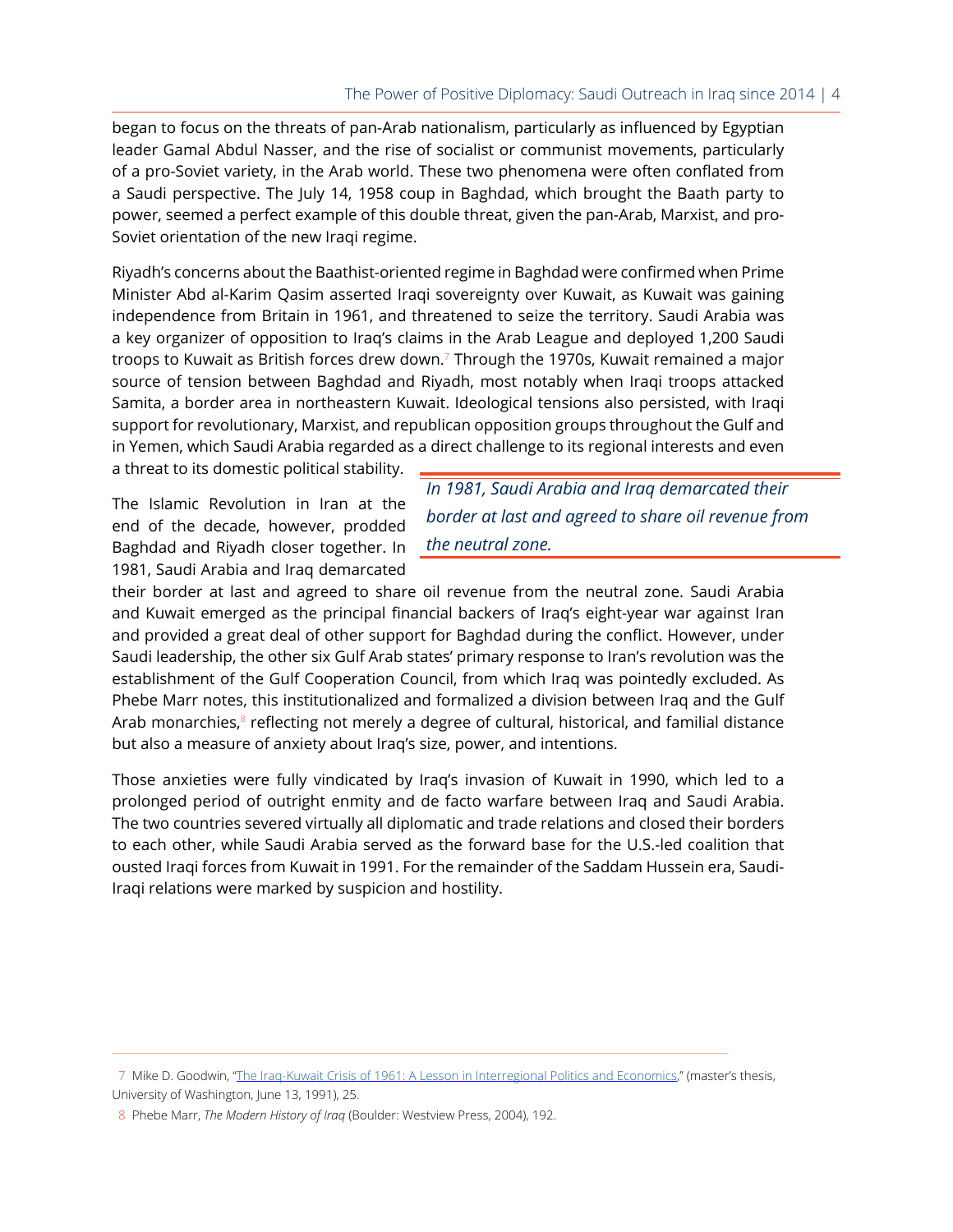## The U.S. Invasion and Its Immediate Aftermath: 2003-06

Despite deep and ongoing hostility toward the regime of Saddam Hussein, Saudi Arabia was not overtly supportive of the 2003 U.S. invasion of Iraq. While the prospect of regime change in Baghdad in and of itself did not cause anxiety in Riyadh, concerns about the potential fallout of the U.S. invasion – above all the likelihood that pro-Iranian forces could become ascendant in a post-Saddam Iraq – resulted in a formal position of neutrality on the part of Saudi officials before the invasion. Saudis were also concerned that another U.S. attack against an Arab country could feed political extremism and the radical sentiments that had given rise to the September 11 attacks against the United States. Such terrorism was increasingly viewed not only as a threat to the West, but also as a threat to Western allies in the Middle East, with Saudi Arabia at the top of the list of al-Qaeda's targets. Therefore, Riyadh was extremely cautious about the prospect of an invasion of Iraq and said it would not join any military effort without prior U.N. approval, which was considered unlikely and which Washington failed to secure despite repeated attempts. Saudi officials said they feared that without such authorization the invasion would be viewed by many Arabs as "a war of aggression rather than a war for the implementation of the United Nations resolutions."<sup>9</sup>

Nonetheless, to preserve close ties, especially regarding military cooperation, with the United States, and to keep open lines of access and communication into Iraq after the invasion, Saudi Arabia participated much more in facilitating the invasion than was disclosed at the time. While Riyadh and Washington had announced during the buildup to the invasion that Saudi Arabia approved an expanded U.S. military presence in the country, it was subsequently revealed that the Saudi role was essential to the successful mission.<sup>10</sup> In 2004, U.S. officials told the Associated Press that the "air campaign against Iraq was essentially managed from inside Saudi borders, where military commanders operated an air command center and launched refueling tankers, F-16 fighter jets, and sophisticated intelligence gathering flights."<sup>11</sup> And, although coalition ground forces were largely deployed from Kuwait, U.S. special forces were dispatched into Iraq from Saudi Arabia, particularly after Turkey refused permission for the U.S. military to stage attacks against Iraq from its soil.<sup>12</sup> This level of Saudi cooperation was kept quiet for almost a year because of concerns about the political unpopularity of the invasion in Saudi Arabia, and efforts by Osama bin Laden and al-Qaeda to exploit the U.S. military presence in Saudi Arabia as a rationalization for terrorism and efforts to overthrow the Saudi monarchy. Such concerns led to the relocation, shortly after the start of the 2003 invasion of Iraq, of the U.S. Combat Air Operations Center for the Middle East from Prince Sultan Air Base in Saudi Arabia to Al Udeid Air Base in Qatar.<sup>13</sup>

 <sup>9</sup> ["Saudis Warn US over Iraq War](http://news.bbc.co.uk/2/hi/middle_east/2773759.stm)," *BBC*, February 17, 2003.

 <sup>10</sup> Karen DeYoung, ["U.S. and Saudis Agree on Cooperation](https://www.washingtonpost.com/archive/politics/2003/02/26/us-and-saudis-agree-on-cooperation/a55e2a2a-6cc3-43bc-bac9-c8eea1fa8ae9/?utm_term=.0e8d78262e08)," *The Washington Post*, February 26, 2003.

 <sup>11</sup> John Solomon, "[Saudi Aid to US in Iraq War Disclosed,](http://archive.boston.com/news/world/articles/2004/04/25/saudi_aid_to_us_in_iraq_war_disclosed/)" *Associated Press*, April 25, 2004.

 <sup>12</sup> Ibid.

 <sup>13</sup> Michael Gordon and Eric Schmit, "[Aftereffects: Bases; U.S. Will Move Air Operations to Qatar Base](https://www.nytimes.com/2003/04/28/world/aftereffects-bases-us-will-move-air-operations-to-qatar-base.html)," *The New York Times*, April 28, 2003.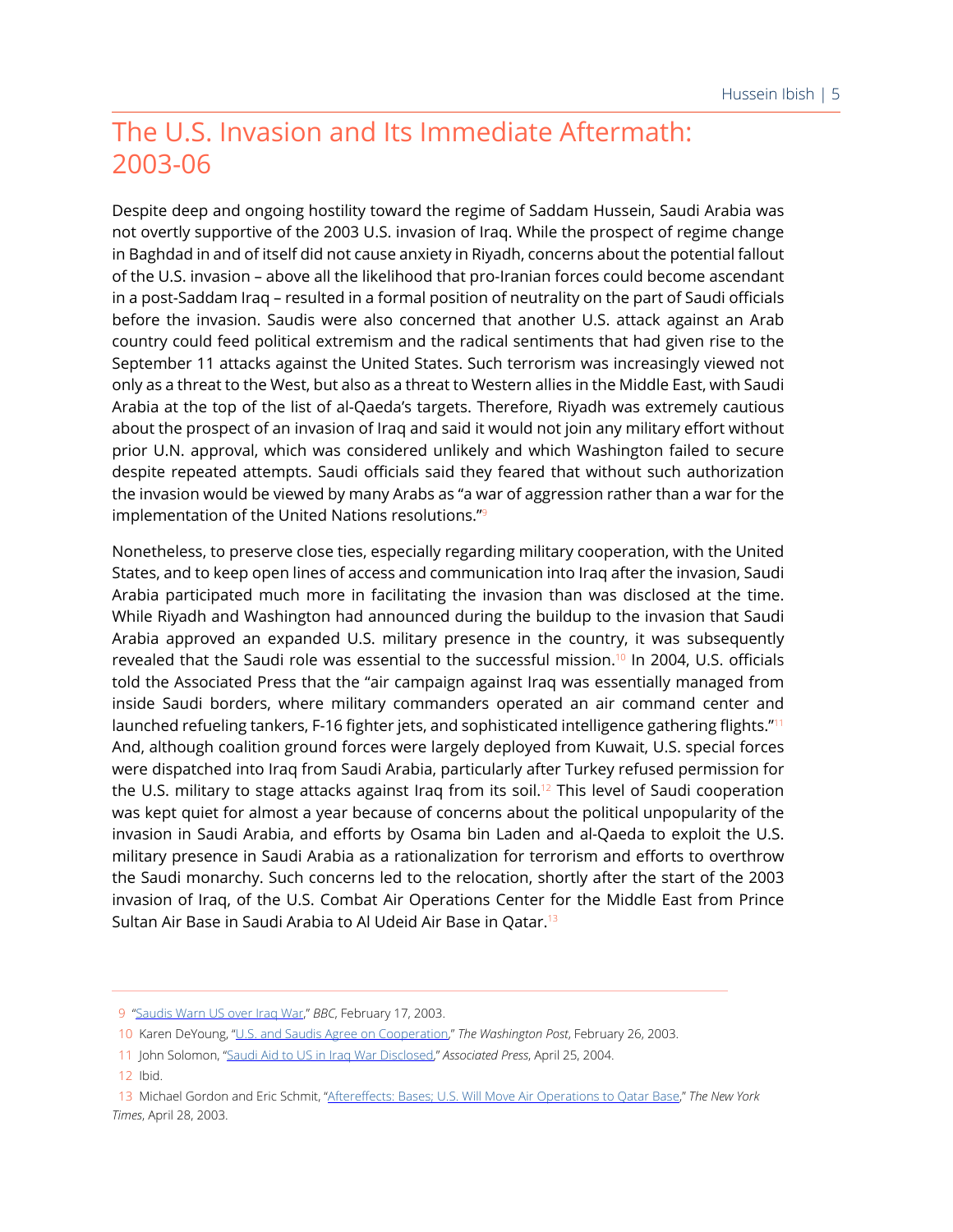### The Power of Positive Diplomacy: Saudi Outreach in Iraq since 2014 | 6

In the event, Riyadh discovered that neither its largely covert role in the invasion nor its strong partnership with the United States allowed it to play a major, let alone decisive, role in postoccupation stabilization and political dynamics in Iraq. To the contrary, Saudi Arabia watched with increasing concern as U.S. authorities pursued a series of policies that appeared to play directly into the hands of pro-Iranian Shia groups in Iraq. Post-occupation politics were given an overtly sectarian and ethnic patina, with religious or ethnic identifications generally applied to the Iraqi participants in U.S. institution-building projects. This may have been designed by U.S. officials to demonstrate inclusivity, but many Saudis and other Arabs feared that the institutionalization of sectarian consciousness in the new Iraq would deepen national divisions and come at the expense of the Sunni Arab community, and not just former regime figures. Indeed, the occupation instituted a campaign of "de-Baathification" that seemed to exclude many Iraqis of Sunni Arab background, further advantaging Iran's clients and weakening some natural allies of Saudi Arabia that were not enthusiastic supporters of Saddam's regime.<sup>14</sup> The dissolution of the Iraqi military was, perhaps, the most striking example of such policies, but cumulatively they weakened Riyadh's hand, strengthened that of Tehran<sup>15</sup> and encouraged the development of extremist Sunni insurgent groups.<sup>16</sup>

Saudi Arabia found itself effectively frozen out of post-invasion Iraqi politics, watching largely from the sidelines as its allies continuously lost ground to other forces, particularly sectarian Shia groups aligned with Iran. In July 2004, Iraq's interim president, Ghazi al-Yawar, was branded "Saudi Arabia's man in Iraq," on the grounds that he had deep personal and family ties to the country, was a Saudi citizen, and had been educated in Saudi Arabia.<sup>17</sup> The problem, of course, was that, whatever his inclinations might have been, he had no authority. Even the interim prime minister, Ayad Allawi, had limited governing powers. And, in fact, a political system was being hashed out that left Yawar and similar actors in Iraq with very little room to maneuver.

Riyadh did attempt outreach to Iraq through social and humanitarian projects such as a field hospital to care for the wounded in the conflict. And it tried to build connections to at least one Iraqi Shia party at this time, Fadhila, but little came of the effort.<sup>18</sup> The Sunni insurgency greatly expanded in size and scope, and began to increasingly dominate the Iraqi national agenda. Sunni Arabs, like other groups, began to be defined in terms of where they fit regarding the insurgency, and with regard to other sectarian and ethnic groups. Along with de-Baathification and several other developments, the scope and centrality of the insurgency increasingly dominated this period of Iraqi politics and greatly narrowed the space in which Saudi influence could operate in the country.

The relationship of Saudi Arabia to the insurgency is hotly debated. Iran, some Iraqi Shia groups, and others have accused Saudi Arabia and its allies of supporting insurgent groups or other extremists in Iraq, although there appears to be no evidence to support these claims.

 <sup>14</sup> Coalitional Provisional Authority, Order Number 1, "[De-Ba'athification of Iraqi Society](https://web.archive.org/web/20080509145453/http:/www.cpa-iraq.org/regulations/20030516_CPAORD_1_De-Ba_athification_of_Iraqi_Society_.pdf)," May 16, 2003.

 <sup>15</sup> Cherish M. Zinn, "[Consequences of Iraqi De-Baathification](http://www.inquiriesjournal.com/articles/1415/consequences-of-iraqi-de-baathification)," *Cornell International Affairs Review* 9, no. 2 (2016).

 <sup>16</sup> Mark Thompson, ["How Disbanding the Iraqi Army Fueled ISIS,](http://time.com/3900753/isis-iraq-syria-army-united-states-military/)" *Time*, May 29, 2015.

 <sup>17</sup> Maggie Mitchell Salem, "Saudi Arabia's Man in Baghdad," *Salon*, September 25, 2011.

 <sup>18</sup> Neil Partrick, S*audi Arabian Foreign Policy: Conflict and Cooperation* (London: I.B.Tauris, 2016), 134.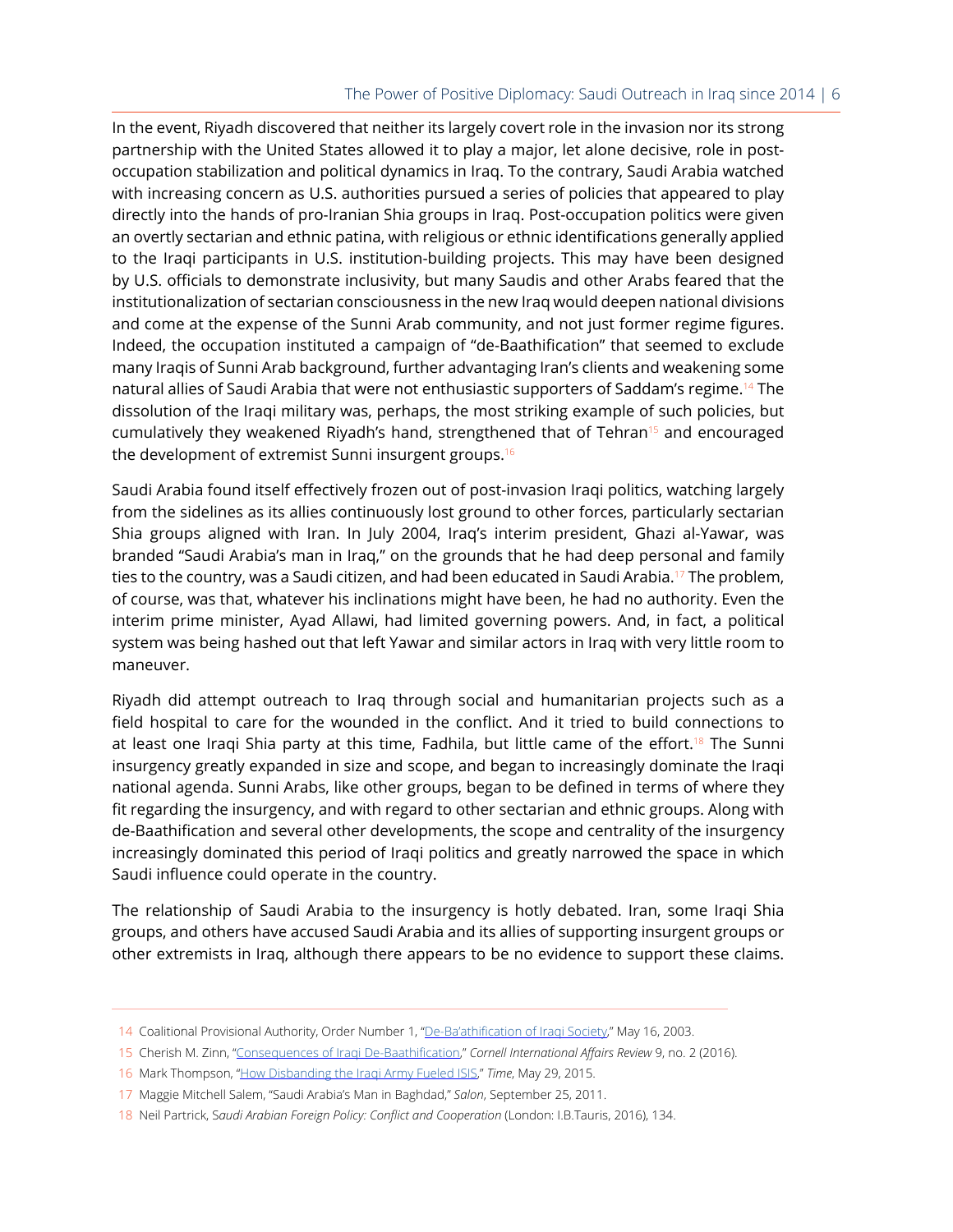Others have maintained that private Saudi and other Gulf Arab support went to a range of extremist Arab Sunni groups in Iraq, and while that has been verified, the scale of such support remains unclear.<sup>19</sup>

To be sure, Saudis were present among the foreign fighters drawn to Iraq in support of groups like Al-Qaeda in Iraq and other Sunni Muslim violent radicals. But the foreign presence in the Iraqi insurgency was never overwhelming, and, in fact, as Nawaf Obaid and Anthony Cordesman argued in late 2005, the insurgency was "largely homegrown," with at least 90 percent of the fighters Iraqi.<sup>20</sup> They concluded that there were around 350 Saudis within the insurgency, comprising approximately 12 percent of the foreign fighters and 1.2 percent of

the total insurgency of around  $30,000$ .<sup>21</sup> However, in 2007, other reports indicated that 45 percent of the foreign Sunni militants in Iraq were Saudi.<sup>22</sup>

Riyadh did not hide its alarm about the drift of Iraqi politics following the invasion. In September 2005, Saudi Arabia's foreign minister, Prince Saud al-

*Along with de-Baathification and several other developments, the scope and centrality of the insurgency increasingly dominated this period of Iraqi politics and greatly narrowed the space in which Saudi influence could operate in the country.*

Faisal, said he had been warning the administration of President George W. Bush that "all the dynamics are pulling the country apart. $1/23$  He specified that one of the most dangerous policies from a Saudi point of view was the new system stigmatizing "every Sunni as a Baathist criminal," and said that Iran was flooding the country with money and weapons. Saudi Arabia never abandoned efforts at outreach toward Iraqis, including some surprising gestures such as a January 2006 meeting between King Abdullah bin Abdulaziz and the firebrand Iraqi Shia cleric, Muqtada al-Sadr, who was highly critical of both the U.S. role and, at that time, much of the Sunni Arab leadership in the country.<sup>24</sup> Additionally, in October 2006 the Saudis convened a meeting in Mecca between Sunni and Shia Iraqi religious leaders to try to promote an end to sectarian violence, but the effort was met with considerable skepticism and did not achieve any apparent results.<sup>25</sup>

## Riyadh Walks Away: 2007-14

On the whole, Saudi Arabia's primary reaction to the deteriorating situation in Iraq was one of alarm, and in October 2006 it began to plan a "550-mile high-tech fence" to seal the border and stave off infiltration by militants.<sup>26</sup> Planning went forward slowly, but was given a renewed

 <sup>19</sup> Tucker Reals, "[Saudi Citizens Funding Iraq Insurgents,](https://www.cbsnews.com/news/saudi-citizens-funding-iraq-insurgents/)" *CBS News*, December 8, 2006.

 <sup>20</sup> Nawaf Obaid and Anthony Cordesman, ["Saudi Militants in Iraq: Assessment and Kingdom's Response](https://csis-prod.s3.amazonaws.com/s3fs-public/legacy_files/files/media/csis/pubs/050919_saudimiltantsiraq.pdf)," *Center for Strategic and International Studies*, September 19, 2005, 6.

 <sup>21</sup> Ibid, 5.

 <sup>22</sup> Ned Parker, ["Iraq Insurgency Said to Include Many Saudis,](http://articles.latimes.com/2007/jul/15/world/fg-saudi15)" *Los Angeles Times*, July 15, 2007.

 <sup>23</sup> Joel Brinkley, "[Saudi Minister Warns U.S. Iraq May Face Disintegration](https://www.nytimes.com/2005/09/23/world/saudi-minister-warns-us-iraq-may-face-disintegration.html)," *The New York Times*, September 23, 2005.

 <sup>24 &</sup>quot;[Saudi King Meets with Iraqi Shiite Leader Muqtada Al-Sadr](https://www.memri.org/tv/saudi-king-meets-iraqi-shiite-leader-muqtada-al-sadr/transcript)," Middle East Media Research Institute, January 11, 2006.

 <sup>25 &</sup>quot;[Iraq's Shiite, Sunni Religious Figures Forbid Shiite-Sunni Bloodletting in Mecca Meeting](https://eng-archive.aawsat.com/theaawsat/news-middle-east/iraqs-shiite-sunni-religious-figures-forbid-shiite-sunni-bloodletting-in-mecca-meeting.)," *Asharq Al-Awsat*, October 21, 2006.

 <sup>26</sup> Harry De Quetteville, "[Saudis Build 550-mile Fence to Shut out Iraq](https://www.telegraph.co.uk/news/worldnews/1530285/Saudis-build-550-mile-fence-to-shut-out-Iraq.html)," *The Telegraph*, October 1, 2006.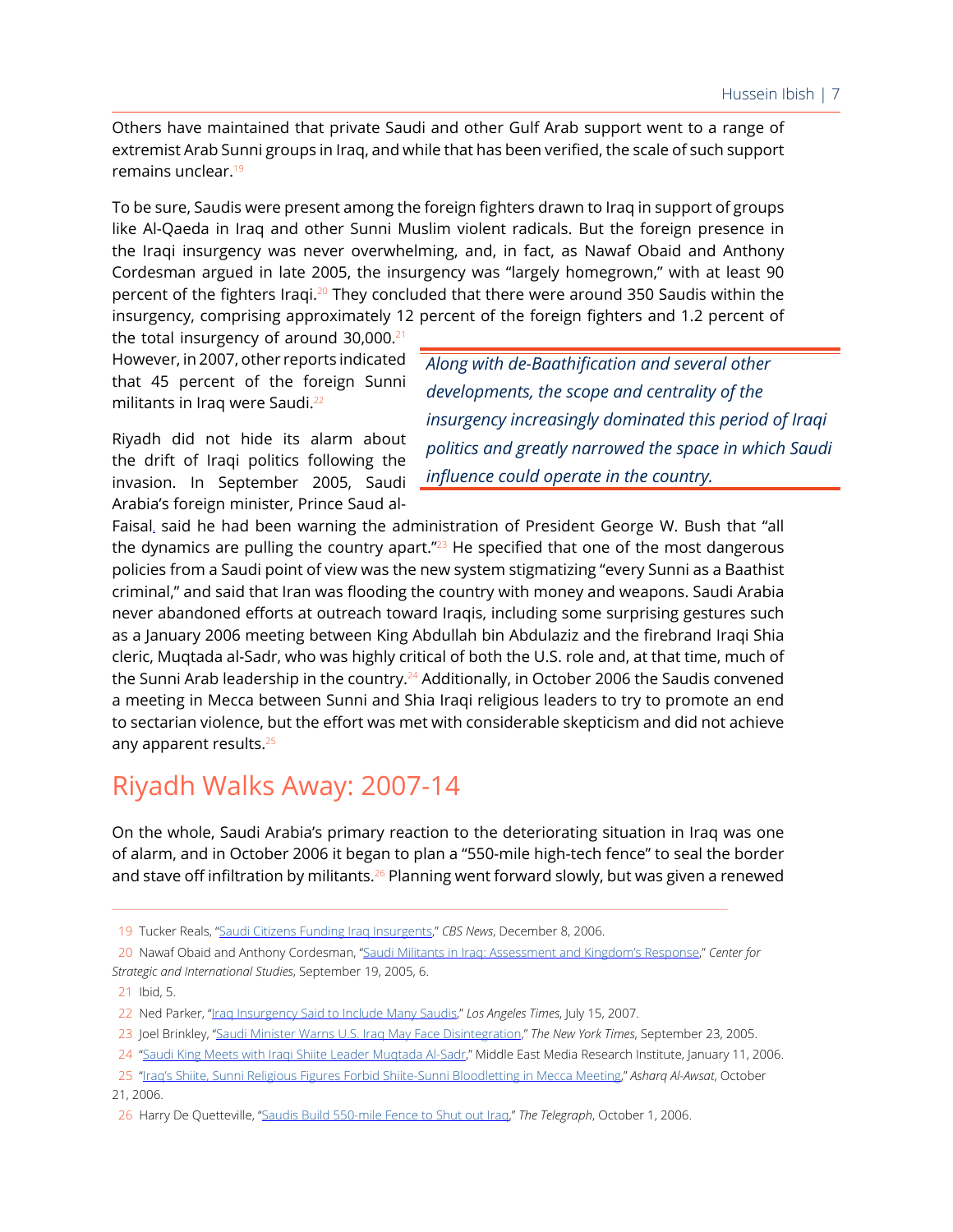#### The Power of Positive Diplomacy: Saudi Outreach in Iraq since 2014 | 8

impetus<sup>27</sup> following the rise of the Islamic State in Iraq and the Levant in 2014.<sup>28</sup> After he took office in May 2006, Saudi Arabia increasingly blamed Iraq's prime minister, Nuri al-Maliki, for the worst of the country's problems, including in meetings with U.S. officials. This culminated with King Abdullah refusing to meet Maliki at a key regional summit in April 2007.<sup>29</sup> Riyadh argued that Maliki was excessively tied to Iran and was promoting sectarian and discriminatory policies at the expense of Iraqi Sunni communities and regional stability. The Americans countered with their own complaints about Saudi Arabia's role, and the number of Saudi foreign fighters in Iraq, while conceding that the Saudi government did not promote such behavior.<sup>30</sup> According to Neil Partrick, "personal animus between Al-Maliki and King Abdullah played a large part in the poor state of bilateral relations from 2005-14."<sup>31</sup>

Riyadh was particularly concerned that Maliki's policies were undermining and squandering the gains made by the 2007 U.S. military "surge" against Al-Qaeda in Iraq.<sup>32</sup> Saudi Arabia was politically supportive of the surge and the effort to create an "awakening" among Sunni Arabs in areas with a large presence of terrorist or extremist groups like al-Qaeda. $33$  The Saudis, and several former U.S. officials, maintain that Maliki broke both his own and U.S. pledges to Iraqi Sunni communities and tribal leaders and constituencies that had been crucial to the success of the surge, including greater power sharing and a more open and inclusive political system. $34$ 

Instead, he largely grabbed power for himself and his immediate political supporters.<sup>35</sup>

After several years of relative disengagement, Saudi Arabia cautiously backed the secular Iraqi nationalist

*After he took office in May 2006, Saudi Arabia increasingly blamed Iraq's prime minister, Nuri al-Maliki, for the worst of the country's problems, including in meetings with U.S. officials.*

political leader and former Prime Minister Allawi, who met with King Abdullah in the weeks leading up to the March 7, 2010 elections.<sup>36</sup> In the vote, Allawi's Iraqiya coalition – which combined secular Shia leaders such as himself with other nationalists, including many Sunni Arabs who eschewed sectarianism – emerged with the largest number of seats in Parliament, two more than Maliki's State of Law grouping.<sup>37</sup> But Maliki convinced Iraq's chief justice, Medhat al-Mahmoud, to allow him to form a government on the grounds that he could put together the largest coalition in Parliament despite not having the largest electoral bloc. Using

33 Neil Partrick, S*audi Arabian Foreign Policy: Conflict and Cooperation* (London: I.B.Tauris, 2016), s139.

 <sup>27</sup> Richard Spencer, "[Saudi Arabia Is Building A 600-Mile 'Great Wall' To Shield Itself From ISIS,](http://www.businessinsider.com/saudi-arabia-is-building-a-600-mile-great-wall-to-shield-from-isis-2015-1?IR=T&)" *Business Insider*, January 14, 2015.

<sup>28</sup> Damien Gayle, "The Great Wall of Saudi Arabia: Kingdom Plans to Build 600-Mile Barrier from Jordan to Kuwait in [Response to the Threat of an Invasion by ISIS](http://www.dailymail.co.uk/news/article-2912334/The-Great-Wall-Saudi-Arabia-Kingdom-plans-build-600-mile-barrier-Jordan-Kuwait-response-threat-invasion-ISIS.html)," *Daily Mail Online*, January 16, 2015.

 <sup>29</sup> Robin Wright, ["Saudi King Declines to Receive Iraqi Leader,](http://www.washingtonpost.com/wp-dyn/content/article/2007/04/28/AR2007042801163.html)" *The Washington Post*, April 29, 2007.

 <sup>30</sup> Helene Cooper, "[Saudis' Role in Iraq Frustrates U.S. Officials](https://www.nytimes.com/2007/07/27/world/middleeast/27saudi.html?mtrref=undefined&gwh=FC760DBA5A461534791D4192391AA9CE&gwt=pay.)," *The New York Times*, July 27, 2007.

 <sup>31</sup> Neil Partrick, S*audi Arabian Foreign Policy: Conflict and Cooperation* (London: I.B.Tauris, 2016), 137.

 <sup>32</sup> Simon Steven, "[The Price of the Surge,](https://archive.nytimes.com/www.nytimes.com/cfr/world/20080503faessay_v87n3_simon.html?pagewanted=5)" *Foreign Affairs*, June 2, 2008.

 <sup>34</sup> Ali Khedery, "[Why We Stuck with Maliki – and Lost Iraq,](https://www.washingtonpost.com/opinions/why-we-stuck-with-maliki--and-lost-iraq/2014/07/03/0dd6a8a4-f7ec-11e3-a606-946fd632f9f1_story.html?utm_term=.aa0403ffabcf)" *The Washington Post*, July 3, 2014.

 <sup>35</sup> Emma Sky, "[How Obama Abandoned Democracy in Iraq](https://www.politico.com/magazine/story/2015/04/obama-iraq-116708)," *Politico Magazine*, April 7, 2015.

 <sup>36 &</sup>quot;[Iraqi Former PM Allawi Meets Saudi King Ahead of Polls,](https://www.reuters.com/article/us-iraq-saudi-allawi/iraqi-former-pm-allawi-meets-saudi-king-ahead-of-polls-idUSTRE61J2IC20100220)" *Reuters*, February 20, 2010.

 <sup>37 &</sup>quot;[Allawi's Coalition Wins Most Seats in Iraq Vote,](http://www.cnn.com/2010/WORLD/meast/03/26/iraq.election/index.html)" *CNN*, March 26, 2010.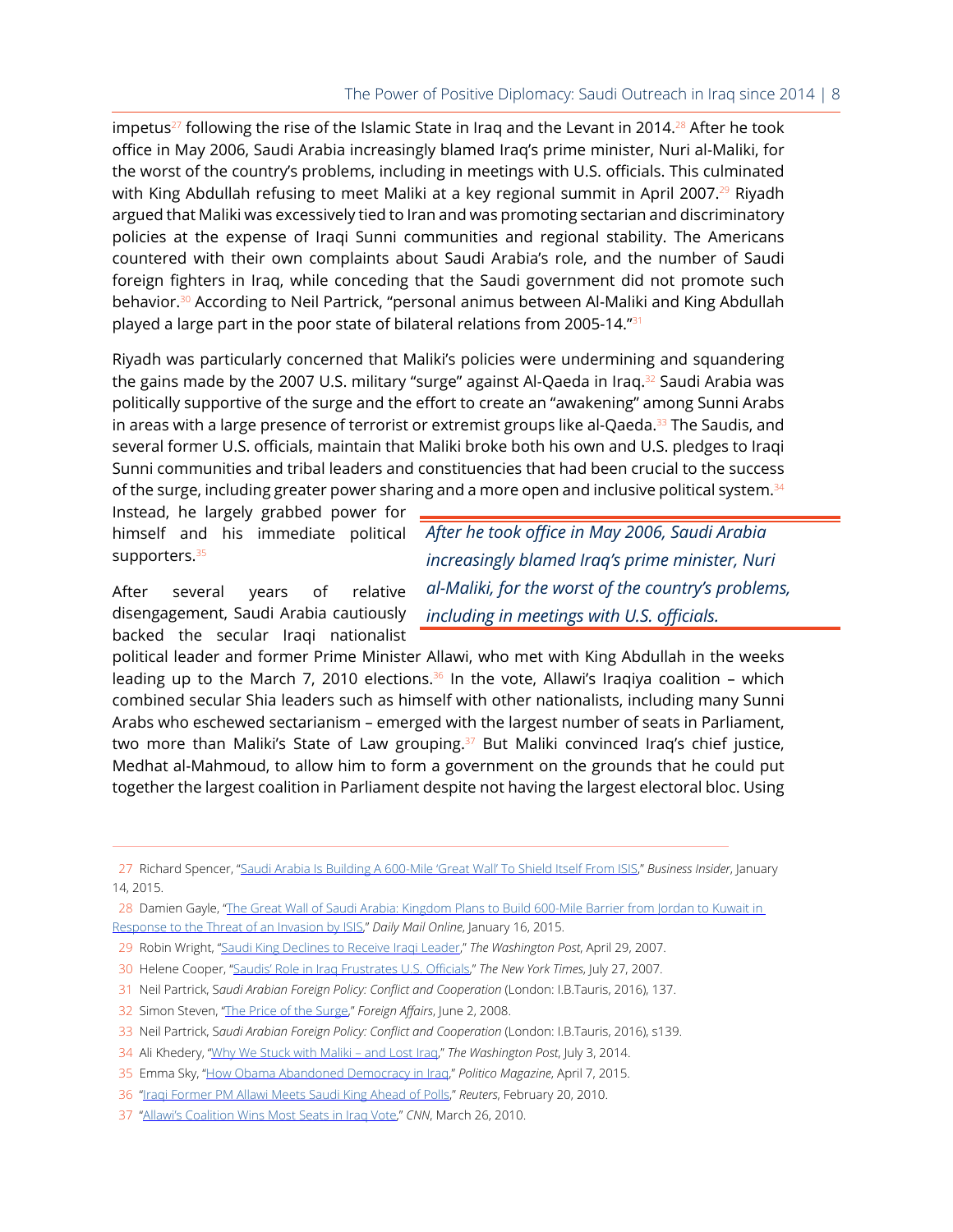this advantage and with massive backing from Iran, Maliki built a substantial postelection Shia coalition and, ultimately, won Washington's grudging but crucial support, forming another government despite the election results.<sup>38</sup>

As the consequences of the election fiasco unfolded, the Saudis "more or less 'gave up' any serious attempt to shape Iraq's domestic direction."<sup>39</sup> The second Maliki administration from 2010-14 was, from Riyadh's perspective, arguably even worse for Iraq than the first. During this period, ISIL emerged in Syria in the context of the raging civil war in that country, though in many ways drawn from the remnants of Al-Qaeda in Iraq crushed during the U.S. surge and

awakening of Iraqi Sunni communities against the extremists.

The growing strains with Saudi Arabia and its allies were reflected in lowlevel Gulf Arab representation at the

*The second Maliki administration from 2010-14 was, from Riyadh's perspective, arguably even worse for Iraq than the first.*

April 2011 Arab League summit in Baghdad.<sup>40</sup> However, despite tensions with Maliki, Saudi Arabia kept lines open to other constituencies, particularly Kurdish leaders. These included Kurdistan Regional Government (KRG) President Masoud Barzani, who visited Riyadh in April 2010 and met with King Abdullah,<sup>41</sup> and the other crucial Kurdish leader, Iraqi President Jalal Talabani.<sup>42</sup> And, in March 2012 Riyadh appointed the first Saudi ambassador to Iraq since the 1990 invasion of Kuwait, although on a nonresident basis.<sup>43</sup>

Strains with the Iraqi Sunni community, and indirectly with Saudi Arabia, were further exacerbated when Maliki accused Iraq's most prominent Sunni politician, Vice President Tariq al-Hashimi, of terrorism and murder.<sup>44</sup> In December 2011, one day after the last U.S. combat troops were withdrawn from Iraq, Hashimi's home in the Green Zone was surrounded by government troops and an arrest warrant was issued for him. He fled to the KRG capital of Erbil and Kurdish leaders refused to extradite him back to Baghdad. $45$  However, he eventually relocated to Ankara, where he remains.<sup>46</sup> In April 2012, he met with officials in Saudi Arabia, although he is primarily aligned with Turkey rather than Saudi Arabia.<sup>47</sup> Hashimi's exclusion from Iraqi politics exacerbated the disenfranchisement of Iraqi Sunnis during this period and the sense that not only a sectarian Shia order was being created in Iraq, but one that was increasingly under the direct control of Iran.

 38 Martin Chulov and Spencer Ackerman, ["How Nouri Al-Maliki Fell Out of Favour with the US,](https://www.theguardian.com/world/2014/jun/19/how-nouri-al-maliki-fell-out-favour-with-us-iraq)" *The Guardian*, June 19, 2014.

 <sup>39</sup> Neil Partrick, S*audi Arabian Foreign Policy: Conflict and Cooperation* (London: I.B.Tauris, 2016), 140.

 <sup>40 &</sup>quot;[Poor Turnout for Arab League Summit in Baghdad,](https://www.timesofisrael.com/53286/)" *The Times of Israel*, March 29, 2012.

 <sup>41 &</sup>quot;[President Barzani Makes Official Visit to Saudi Arabia and Lebanon](http://cabinet.gov.krd/a/d.aspx?s=010000&l=12&r=223&a=34632.)," Kurdistan Regional Government, April 16, 2010.

 <sup>42</sup> Ahmed Hussein, ["Talabani Arrives in Saudi Arabia,](https://www.iraqinews.com/baghdad-politics/talabani-arrives-in-saudi-arabia/)" *Iraqi News*, April 11, 2010.

 <sup>43 &</sup>quot;[Iraq Accepts First Saudi Envoy since 1990,](http://www.hurriyetdailynews.com/iraq-accepts-first-saudi-envoy-since-1990-17072)" *AFP*, March 28, 2012.

 <sup>44</sup> Jack Healy, ["Arrest Order for Sunni Leader in Iraq Opens New Rift,](https://www.nytimes.com/2011/12/20/world/middleeast/iraqi-government-accuses-top-official-in-assassinations.html)" *The New York Times*, December 19, 2011.

 <sup>45 &</sup>quot;[Iraq Vice President Denies Charges of Running Death Squads](http://www.foxnews.com/world/2011/12/21/iraq-vice-president-denies-charges-running-death-squads.html)," *Fox News*, December 21, 2011.

 <sup>46 &</sup>quot;[Turkey Says Will Not Hand over Fugitive Iraqi VP Hashemi,](https://www.reuters.com/article/us-iraq-hashemi-turkey/turkey-says-will-not-hand-over-fugitive-iraqi-vp-hashemi-idUSBRE88A09M20120911)" *Reuters*, September 11, 2012.

 <sup>47</sup> Mohammed Jamjoom, ["Fugitive Iraqi Vice President in Saudi Arabia](https://www.cnn.com/2012/04/04/world/meast/iraq-fugitive-vp/index.html)," *CNN*, April 4, 2012.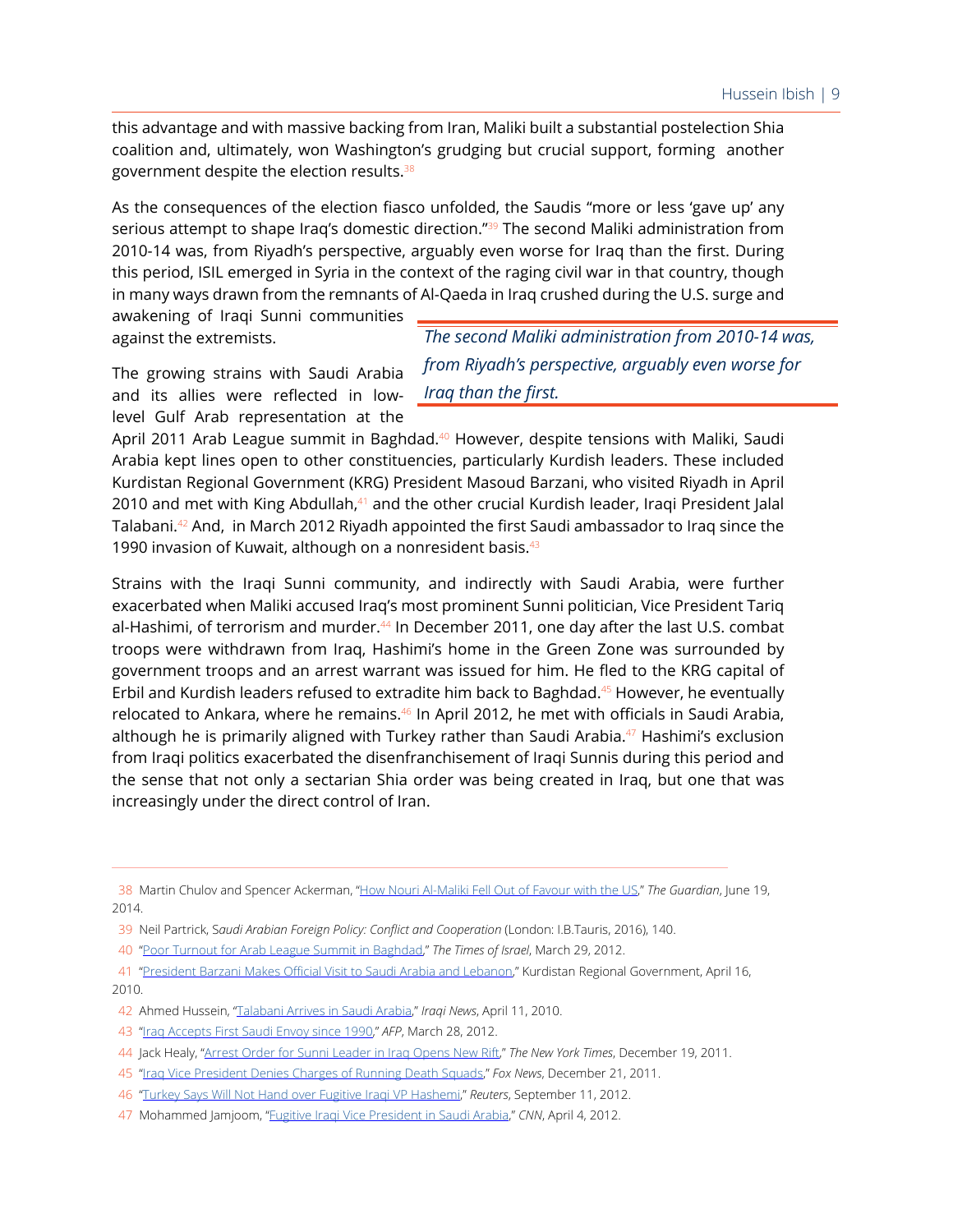Maliki's position on Iraq's relationship with Saudi Arabia fluctuated. In November 2013, he lashed out at Riyadh, saying that Saudi Arabia had "chosen not to be a friend of Iraq."<sup>48</sup> But he also said he was willing to travel to Saudi Arabia to resolve differences between the two countries.<sup>49</sup> By March 2014, he resumed accusations against Saudi Arabia, as well as Qatar, of funding Sunni insurgents in Anbar Governorate, implying that they were backing ISIL forces in that area and saying "I accuse them of openly hosting leaders of al Qaeda and Takfiris." In April 2014, he again accused Saudi Arabia of "interference" in Iraq, in particular supporting violent extremists in Anbar Governorate, and, to the great annoyance of Saudi Arabia and its allies, expressed strong support for the government of President Bashar al-Assad in Syria.<sup>50</sup> Saudi

Arabia hotly denied the accusations, calling them "false allegations" and a "malicious falsehood."<sup>51</sup>

As ISIL gained ground in Syria in the later months of 2013, and especially after it reentered Iraq in 2014 capturing Falluja in January and Mosul in June, the broadest *Strains with the Iraqi Sunni community, and indirectly with Saudi Arabia, were further exacerbated when Maliki accused Iraq's most prominent Sunni politician, Vice President Tariq al-Hashimi, of terrorism and murder.*

costs of Maliki's maladministration and sectarian policies became evident. As his second term was winding down, Maliki presided over the creation of the quasi-official and often sectarian Shia militias known as the Popular Mobilization Forces.<sup>52</sup> Maliki already had a long history of backing sectarian Shia militia groups like the Badr Organization and Kataib Hizballah. The prime minister and his allies then moved to bestow government support on emerging PMF factions, and as justification cited a fatwa by Grand Ayatollah Ali al-Sistani calling for the creation of grassroots militias to combat ISIL and other extremists. Under this rubric, Maliki and his allies championed a set of quasi-official militias, many of them viciously sectarian. With thousands of fighters that operate partly with the support, but almost entirely free from the control, of the Iraqi state, these militias in many cases are answerable only to their own leaders or various Shia, usually pro-Iranian, political figures.

Riyadh had every reason to feel vindicated regarding its warnings, particularly to Washington, about the impact of a second Maliki term. But he had also managed to alienate many Iraqi Sunni leaders and lost at least a degree of confidence in Tehran. With politics in Iraq beginning to shift, Riyadh began to carefully lay the groundwork for a political and diplomatic re-engagement with Iraqis across the board. One of the first gestures was a pledge by King Abdullah for \$500 million in humanitarian aid to the Iraqi people regardless of their religious, sectarian, or ethnic affiliation.<sup>53</sup> But Saudi Arabia also bluntly warned Iran not to intervene

 <sup>48 &</sup>quot;[Iraqi PM Criticizes Saudis](https://www.rferl.org/a/iraq-maliki-saudi-arabia/25162611.html)," *RadioFreeEurope/RadioLiberty*, November 8, 2013.

 <sup>49 &</sup>quot;[Maliki Ready to Visit Saudi Arabia to End Differences, Statement](http://www.iraqtradelinknews.com/2013/11/maliki-ready-to-visit-saudi-arabia-to.html)," *Iraq TradeLink News Agency*, November 7, 2013.

 <sup>50 &</sup>quot;[Iraqi PM Nouri Maliki Accuses Saudis of 'Interference](http://www.bbc.com/news/world-middle-east-27162878),'" *BBC News*, April 25, 2014.

 <sup>51</sup> Ian Black, ["Saudi Arabia Rejects Iraqi Accusations of Isis Support](https://www.theguardian.com/world/2014/jun/19/saudi-arabia-rejects-iraqi-accusations-isis-support)," *The Guardian*, June 19, 2014.

 <sup>52</sup> Renad Mansour and Jabar A. Faleh, "[The Popular Mobilization Forces and Iraq's Future](http://carnegie-mec.org/2017/04/28/popular-mobilization-forces-and-iraq-s-future-pub-68810)," *Carnegie Middle East Center*, April 28, 2017.

 <sup>53 &</sup>quot;[Saudi Arabia Pledges \\$500 Million to Iraq](http://www.middleeasteye.net/news/saudi-arabia-pledges-500-million-iraq-867573767)," *Middle East Eye*, July 1, 2014.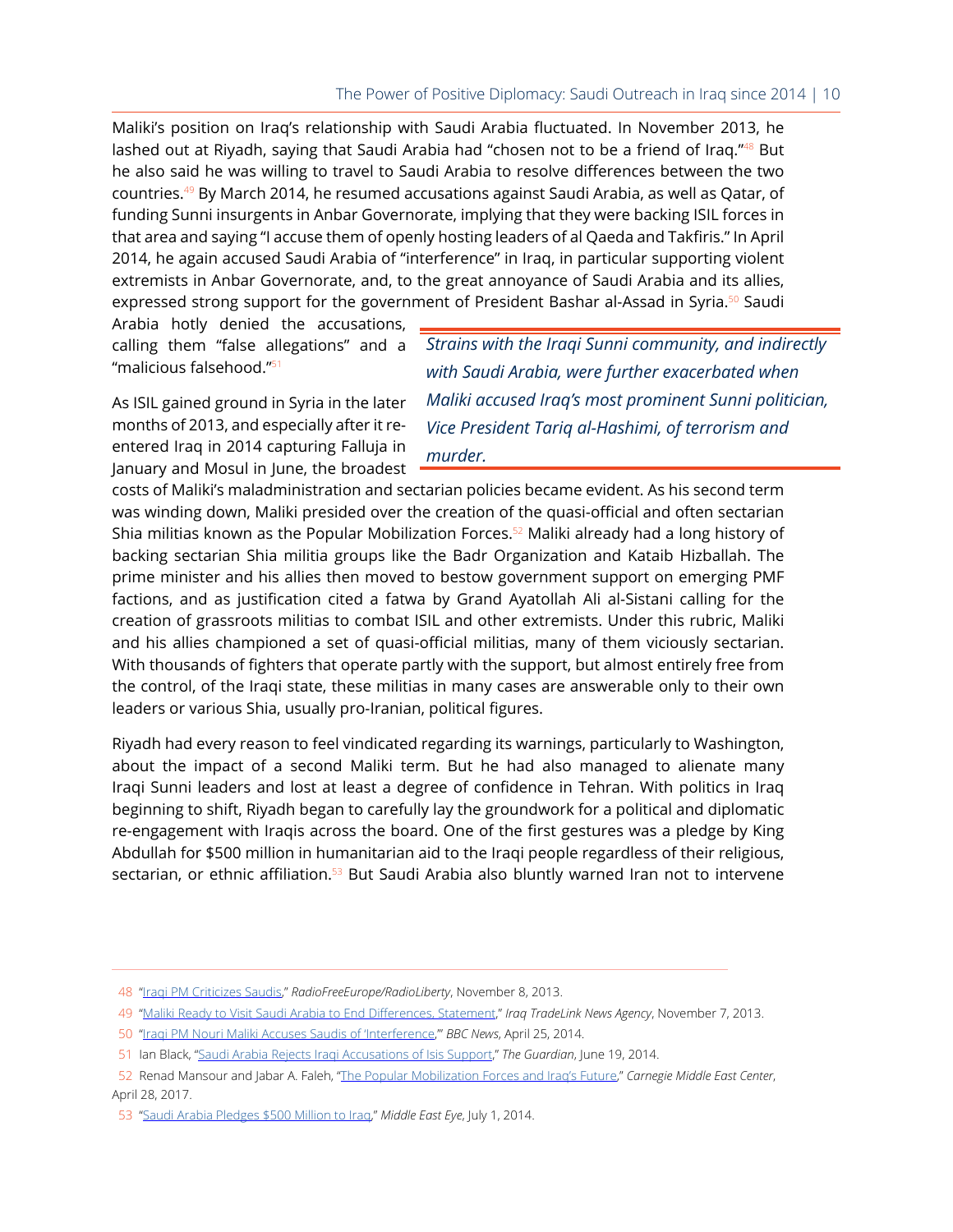directly in Iraq, suggesting that it was no longer willing to regard Iraq in general as "lost" to Tehran or continue an attitude of relative detachment. $54$  There was now every reason and the opportunity to re-engage.

## Re-engaging with Iraq: September 2014-Present

Under heavy pressure from many Iraqi constituencies, and having lost the support of the United States and at least some degree of backing in Tehran, Maliki resigned in September 2014. Parliament then selected another, but very different, leader of the same Dawa Party, Haider al-Abadi, to take over as prime minister. Along with many other international leaders, Saudi King Abdullah publicly expressed congratulations to Abadi, indicating an interest in developing a new relationship with him and Iraq.<sup>55</sup> A few weeks later, Iraqi President Fuad Masum arrived in Riyadh for the first senior-level negotiations between the two countries in many years.<sup>56</sup> In December 2014, Saudi Arabia began the process of rebuilding its diplomatic presence in Iraq, and in June 2015 appointed Thamer al-Sabhan as its first resident ambassador to Iraq in a quarter of a century.<sup>57</sup> In September, Iraq reciprocated, sending its own ambassador to Riyadh.

The execution of Shia Saudi cleric Nimr-al-Nimr and the conflict in Yemen remained stumbling blocks between Saudi Arabia and Iraqi Shia leaders like Abadi and Sadr toward the end of 2015 and the early months of 2016.<sup>58</sup> And in the first half of 2016, comments by Sabhan, including blunt criticism of Iran's role in Iraq and calls to disband PMF groups, repeatedly angered some Iraqi leaders.<sup>59</sup> There were even accusations that Iran had plotted to assassinate Sabhan.<sup>60</sup> Iraq asked Riyadh to replace him and in May 2017 he was replaced by Abdulaziz al-Shammari.<sup>61</sup> Saudi Arabia also continued to cultivate closer ties to the KRG and opened a consulate in Erbil in February 2016.<sup>62</sup>

Despite the tensions, there were ample reasons for both sides to want to continue to explore better relations. The cracks in the once-solid wall of unified and pro-Iranian Shia national leadership in Iraq ran too deep for Riyadh to pass up the opportunity to regain a foothold in Iraqi politics and undermine Iran's control of the country. And closer ties to Saudi Arabia represented an opportunity for Shia politicians to reach out to Sunni and other Iraqi constituencies, broaden their base of support, and gain a competitive advantage against each other. For Iraqis in general, better ties with Saudi Arabia offered a chance to pursue their own national interests, by balancing regional rivals against each other rather than being entirely dominated by one or the other. The mutual benefits had become obvious, particularly since

 <sup>54 &</sup>quot;[Saudis Give Apparent Warning to Iran: Don't Meddle in Iraq](https://www.reuters.com/article/saudi-iraq-security/update-3-saudis-give-apparent-warning-to-iran-dont-meddle-in-iraq-idUSL5N0OZ28320140618)," *Reuters*, June 18, 2014.

 <sup>55 &</sup>quot;[Glad to Be Rid of Maliki, Saudi Arabia Congratulates New Iraq PM](https://www.reuters.com/article/us-iraq-security-saudi/glad-to-be-rid-of-maliki-saudi-arabia-congratulates-new-iraq-pm-idUSKBN0GC1M620140812)," *Reuters*, August 12, 2014.

 <sup>56 &</sup>quot;[Saudi, Iraqi Leaders Hold Landmark Talks](https://english.alarabiya.net/en/News/middle-east/2014/11/11/Iraqi-president-in-landmark-visit-to-Saudi-Arabia.html)," *Al Arabiya*, November 11, 2014.

 <sup>57</sup> Hamza Mustafa, "[Saudi Arabia Appoints First Ambassador to Iraq in 25 Years](https://eng-archive.aawsat.com/hamzamustafa/news-middle-east/saudi-arabia-appoints-first-ambassador-to-iraq-in-25-years.)," *Asharq Al-Awsat*, June 3, 2015.

 <sup>58 &</sup>quot;[Execution of Shia Cleric Sparks International Outrage – as It Happened,](https://www.theguardian.com/world/live/2016/jan/02/middle-east-condemns-saudi-execution-of-shia-cleric-live?page=with:block-5687cb54e4b0741a0d9ca688)" *The Guardian*, January 2, 2016.

 <sup>59</sup> E. Ezrahi, ["Saudi-Iraqi Tensions Rise After Saudi Ambassador Criticizes Iranian Involvement In Iraq,](https://www.memri.org/reports/saudi-iraqi-tensions-rise-after-saudi-ambassador-criticizes-iranian-involvement-iraq)" *Middle East Research Institute*, October 2, 2016.

 <sup>60 &</sup>quot;[Iran Conspiracy to Kill Saudi Envoy to Iraq Uncovered](http://www.arabnews.com/node/973491/middle-east)," *Arab News*, August 21, 2016

 <sup>61 &</sup>quot;[Saudi Arabia Appoints New Ambassador to Iraq,](http://www.rudaw.net/english/middleeast/iraq/051120171)" *Rudaw.net*, November 5, 2017.

 <sup>62 &</sup>quot;[Saudi Arabia Opens Erbil Consulat](http://www.rudaw.net/english/kurdistan/230220168.)e," *Rudaw.net*, February 23, 2016.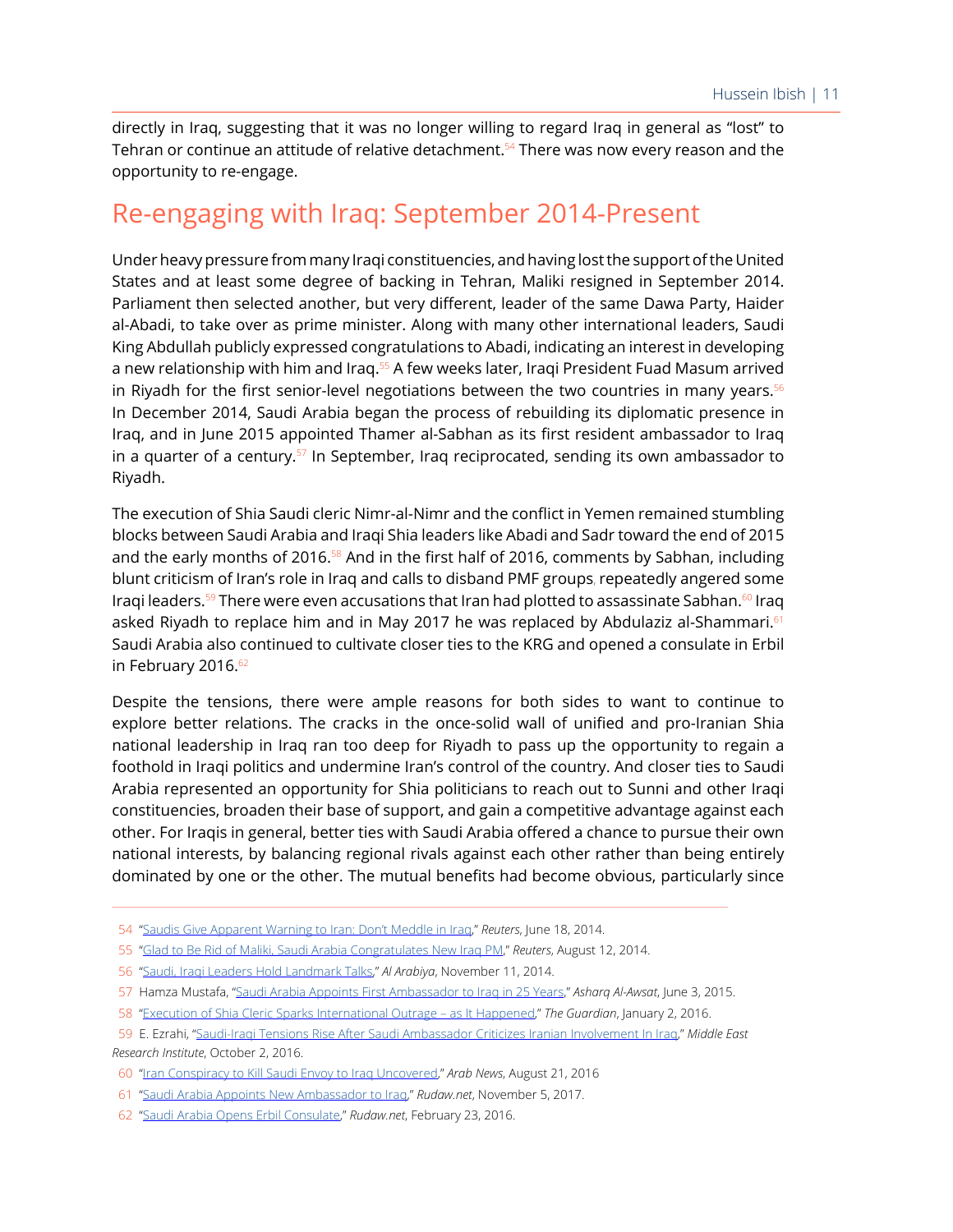Iraqi Shias had become so entrenched in power, at least in much of the country, including Baghdad, that they could contemplate moving away from Tehran, at least to some extent, and offsetting Iranian leverage with that of Saudi Arabia in order to pursue their own political and national interests without risking any return to Sunni domination.

The overtures continued to develop until the significant breakthrough of a visit to Baghdad by Saudi Foreign Minister Adel al-Jubeir in February 2017, the first trip of its kind since 1990.<sup>63</sup> To many people around the world, this seemed a sudden and surprising development, but it reflected years of cautious and careful effort on both sides. This was followed up in March by a meeting between Jubeir and Abadi on the sidelines of a summit of foreign ministers of the international coalition against ISIL and a statement by Saudi Arabia congratulating Iraq on its ongoing victories against ISIL and pledging solidarity until all Iraqi territory was liberated.<sup>64</sup> Later that month, Saudi and Iraqi diplomats meeting in Riyadh promised to stop exchanging accusations and establish a committee to develop closer cooperation.<sup>65</sup>

In May, Iraq and Saudi Arabia took a coordinated position in favor of a nine-month oil production cut by OPEC members after a trip to Baghdad by Saudi Arabia's Minister of Energy, Industry, and Mineral Resources Khalid al-Falih, the first such visit in over 30 years.<sup>66</sup> Finally, on June 19, 2017 Abadi made an official visit to Riyadh to promote reconciliation during a Gulf regional tour that also included Iran and Kuwait. $57$  As if echoing the hopes of his hosts, Abadi declared, "We don't want to be part of any axis," and specified that he hoped that his visit to Saudi Arabia could help promote reconciliation between Sunnis and Shias inside Iraq. In another highly significant development, Iraqi Interior Minister Qasim al-Araji led a high-level delegation to Riyadh for talks, including a meeting with Saudi Crown Prince Mohammed bin Salman.<sup>68</sup> He announced the formation of joint committees with the Saudi Interior Ministry to secure borders, combat drugs, and exchange intelligence and counterterrorism information, as well as facilitating visas for Iraqis to visit Saudi Arabia for religious and other purposes.<sup>69</sup>

Throughout 2017, high-level contacts continued to build. Notably, Abadi returned to Riyadh in October to inaugurate, along with King Salman and U.S. Secretary of State Rex Tillerson, a new Saudi-Iraqi Coordination Council that both sides said reflected long-standing connections of "fraternity, blood, history and destiny" between the two countries.<sup>70</sup> During the visit, the Iraqi prime minister again met with the Saudi crown prince. $71$ 

 <sup>63</sup> Taimur Khan, ["Saudi Foreign Minister Visits Iraq in First Such Trip for 27 Years,](https://www.thenational.ae/world/saudi-foreign-minister-visits-iraq-in-first-such-trip-for-27-years-1.80615.)" *The National*, February 25, 2017.

 <sup>64 &</sup>quot;[Iraqs Abadi Visits Saudis To Promote Reconciliation Between Shia, Sunnis,](https://www.rferl.org/a/iraq-prime-minister-abadi-visit-saudi-arabia-promote-reconciliation-shia-sunnis-iran/28565761.html.)" *RadioFreeEurope/RadioLiberty*, June 20, 2017.

 <sup>65</sup> Huthifa Fayyad, "[Renewed Saudi-Iraq Ties 'to Rival Iran's Influence](https://www.aljazeera.com/news/2017/10/renewed-saudi-iraq-ties-rival-iran-influence-171024151411564.html),'" *Al Jazeera*, October 25, 2017.

 <sup>66</sup> Ahmed Rasheed and Ernest Scheyder, "[Saudi Arabia, Iraq Agree Oil Output Cut Needs Nine-Month Extension,](https://www.reuters.com/article/us-iraq-oil-saudi-opec/saudi-arabia-iraq-agree-oil-output-cut-needs-nine-month-extension-idUSKBN18I0HA)" *Reuters*, May 22, 2017.

 <sup>67 &</sup>quot;[Iraqs Abadi Visits Saudis To Promote Reconciliation Between Shia, Sunnis,](https://www.rferl.org/a/iraq-prime-minister-abadi-visit-saudi-arabia-promote-reconciliation-shia-sunnis-iran/28565761.html)" *RadioFreeEurope/RadioLiberty*, June 20, 2017.

 <sup>68 &</sup>quot;[Iraq's Interior Minister Meets with Saudi Crown Prince,](https://www.thenational.ae/world/gcc/iraq-s-interior-minister-meets-with-saudi-crown-prince-1.610401)" *The National*, July 19, 2017.

 <sup>69 &</sup>quot;[Joint Committees Between Iraq And Saudi To Share Intelligence, Combat Terrorism and Secure Borders,](http://www.rudaw.net/arabic/middleeast/iraq/180720172)" *Rudaw. net*, June 18, 2017.

 <sup>70</sup> Ghazanfar Ali Khan, "[King Salman Hails Iraq's Gains against Terrorism at Council Launch](http://www.arabnews.com/node/1181956/saudi-arabia)," *Arab News*, October 22, 2017.

 <sup>71 &</sup>quot;Saudi Crown Prince Discusses Anti-Terror Fight with Iraq PM," *RiyadhVision*, October 23, 2017.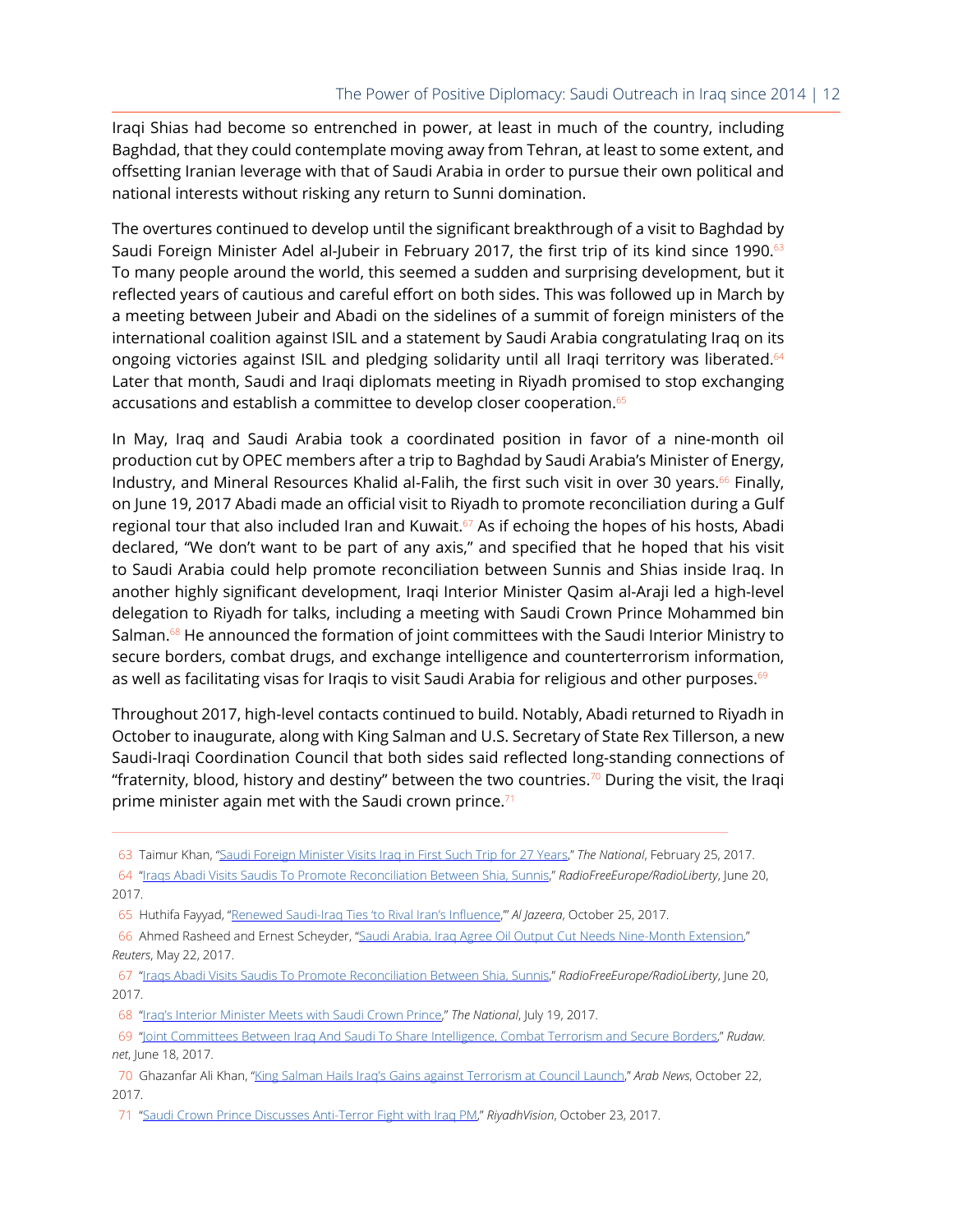Meanwhile, lower-level officials proceeded with the more mundane work of reconstructing bilateral relations that had been neglected for more than 30 years. Ministers laid the groundwork for rebuilding the main international road, and possibly the railway, between Irag and Saudi Arabia,<sup>72</sup> and developing economic and investment relations.<sup>73</sup> The Arar border crossing is being prepared for reopening.<sup>74</sup> Iraq's ambassador to Saudi Arabia said the Saudi consulate in Najaf may be reopened soon.<sup>75</sup> The first direct flights between the two countries in 27 years were scheduled, and began in October 2017.<sup>76</sup> High-level military talks were resumed.<sup>77</sup> At a meeting in Basra in December 2017, Iraq and Saudi Arabia signed 18 memoranda of understanding on energy issues.<sup>78</sup> After decades of avoiding each other on the pitch, the national soccer teams of the two countries recently competed in a match, after which Saudi Arabia pledged to build a massive stadium in Iraq to commemorate the event. $79$  Iraq is trying to be relieved of a long-standing ban on hosting home games by the sport's controlling body, FIFA, and the Saudi team's visit strongly bolsters that case. New levels

of bilateral cooperation have emerged on a vast range of vital, albeit sometimes quotidian, issues.

Saudi Arabia's new relationship with Iraq also clearly influenced its reaction to the Kurdish independence referendum in

*Abadi declared, "We don't want to be part of any axis," and specified that he hoped that his visit to Saudi Arabia could help promote reconciliation between Sunnis and Shias inside Iraq.*

fall 2017. Many Gulf Arabs had become highly sympathetic to Kurdish ambitions in northern Iraq, viewing a strengthened KRG as an important bulwark against Iranian domination of the whole country. Some also quietly suggested that one of the best ways of promoting the shared interests of Gulf countries and Iraqi Sunni Arabs would be to extend Iraq's federal arrangement with the KRG to the Sunni-majority provinces in Iraq's western regions. That would not only help disperse power in Iraq, strengthen Sunni and Shia moderates, and weaken Iran, but a strong Sunni region in the west combined with a robust KRG in the north would make an Iranian-controlled "land bridge" from Tehran to Beirut, running through Iraq and Syria, virtually impossible. For these reasons, there was a great deal of support for Kurdish aspirations, and even the referendum itself, in Gulf Arab opinion as expressed in traditional and social media. However, Saudi Arabia officially advised Kurdish leaders not to hold the vote in order to maintain their improved relations with Baghdad, and perhaps because they foresaw the negative consequences.<sup>80</sup> King Salman therefore reiterated Riyadh's support of Iraq's national unity for that purpose, and because fully realized Kurdish independence is not the Saudis' preferred outcome, although a highly decentralized, confederated Iraq may be.<sup>81</sup>

 <sup>72</sup> Nayef Al-Rasheed, ["Saudi Arabia Starts Repairing Crossing with Iraq](https://eng-archive.aawsat.com/n-al-rasheed/news-middle-east/saudi-arabia-starts-repairing-crossing-iraq)," *Asharq Al-Awsat*, July 25, 2017.

 <sup>73 &</sup>quot;[Iraqi Government Announces Measures to Strengthen Ties with Saudi Arabia](https://www.thenational.ae/world/mena/iraqi-government-announces-measures-to-strengthen-ties-with-saudi-arabia-1.616135)," *The National*, August 1, 2017.

 <sup>74 &</sup>quot;[Go Ahead Given for Border Point with Iraq in Arar](http://saudigazette.com.sa/article/520765/SAUDI-ARABIA/Go-ahead-given-for-border-point-with-Iraq-in-Arar)," *Saudi Gazette*, November 1, 2017.

 <sup>75</sup> Ali Mamouri, "[Saudi Arabia Looks to Expand Its Footprint in Iraq,](https://www.al-monitor.com/pulse/originals/2018/03/iraq-saudi-basra-najaf.html)" *Al-Monitor*, March 20, 2018.

 <sup>76 &</sup>quot;[Saudi Arabian Airlines Resumes Flying to Iraq after 27 Years](https://www.reuters.com/article/us-saudi-airlines-iraq/saudi-arabian-airlines-resumes-flying-to-iraq-after-27-years-idUSKBN1CZ0DI)," *Reuters*, October 30, 2017.

 <sup>77 &</sup>quot;[Saudi-Iraqi Military Talks Held in Riyadh,](https://english.alarabiya.net/en/News/gulf/2017/10/19/Crucial-Saudi-Iraqi-military-talks-held-in-Riyadh.html)" *Al Arabiya*, October 19, 2017.

 <sup>78</sup> Mohamed Mostafa, ["Iraq, Saudi Arabia Sign 18 Energy Memorandums in Basra,](https://www.iraqinews.com/business-iraqi-dinar/iraq-saudi-arabia-sign-18-energy-agreements/)" *Iraqi News*, December 5, 2017.

 <sup>79</sup> Alastair Tancred, ["Biggest Football Stadium in the World with Capacity of 135,000 Will Be Built in Baghdad as a Gift](http://www.dailymail.co.uk/news/article-5483295/Saudi-Arabia-offers-build-biggest-football-stadium-Iraq.html)  [from Saudi Arabia's King after 4-1 Victory for Iraq](http://www.dailymail.co.uk/news/article-5483295/Saudi-Arabia-offers-build-biggest-football-stadium-Iraq.html)," *Daily Mail*, March 13, 2018.

 <sup>80 &</sup>quot;[Saudi Arabia Says Hopes Kurdistan Vote Will Not Take Place,](https://www.reuters.com/article/us-mideast-crisis-kurds-saudi/saudi-arabia-says-hopes-kurdistan-vote-will-not-take-place-idUSKCN1BV1L7?il=0)" *Reuters*, September 20, 2017.

 <sup>81 &</sup>quot;[Saudi King Reaffirm Support to Iraq's Unity, Rejects Kurdistan Referendum](https://www.kuna.net.kw/ArticleDetails.aspx?id=2647037&Language=en)," *Kuwait News Agency*, October 16, 2017.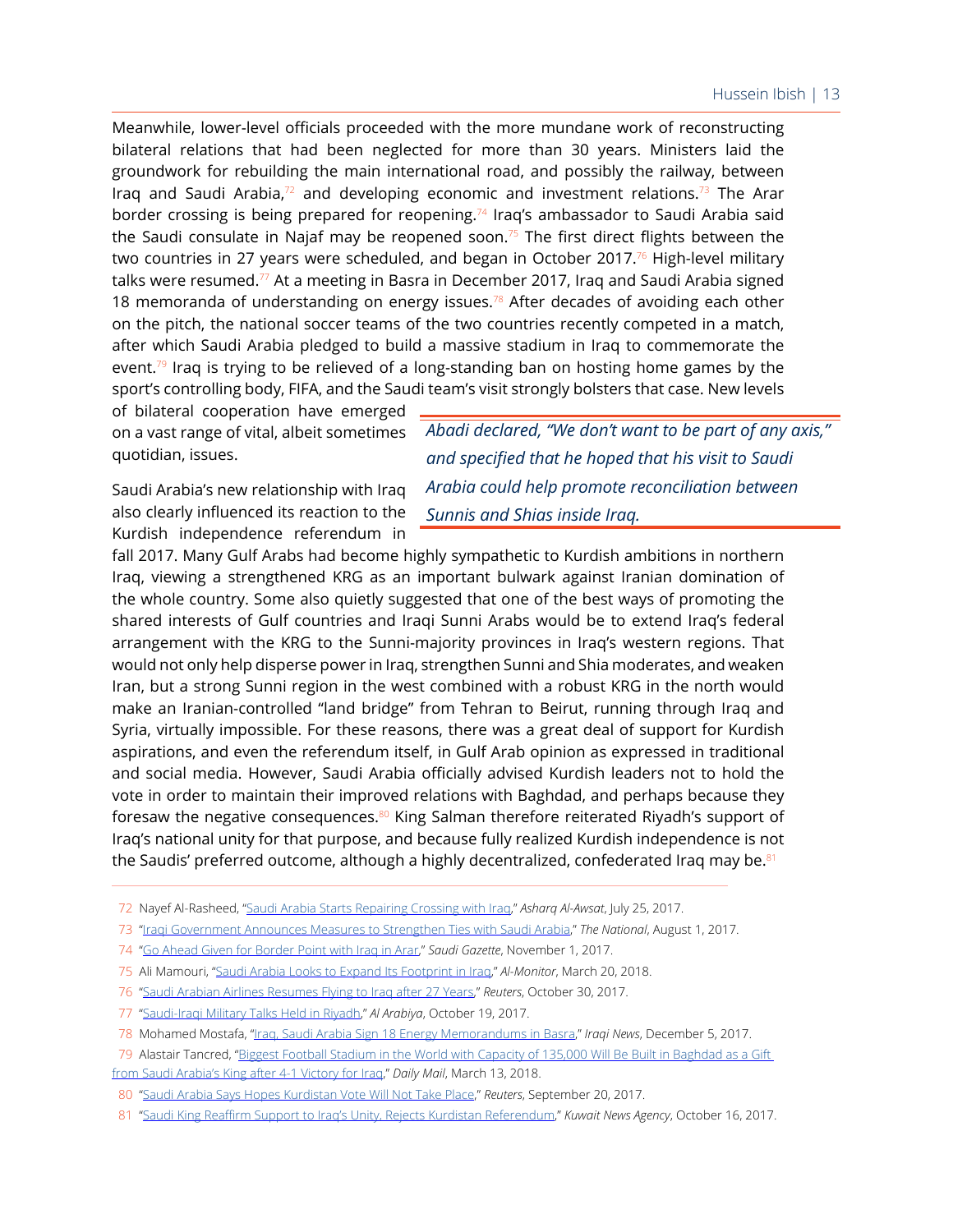### What Comes Next? The May Election and Beyond

Since summer 2017, there have been consistent rumors that Mohammed bin Salman, the Saudi heir apparent who may rule the kingdom for many decades, would personally visit Iraq.<sup>82</sup> These rumors have been denied by Saudi authorities and mainly came from Iraqi Sunni Member of Parliament Saadoun al-Dulaimi, who might be trying to use the media to create a diplomatic fait accompli.<sup>83</sup> However, reports that Saudi security personnel have been visiting Baghdad, potentially to prepare for such an event, underscore that this could happen soon.<sup>84</sup> But it was always far more likely to take place after Iraq's May parliamentary elections, which will determine much about the political future of the country and its relations with Saudi Arabia. Mohammed bin Salman may feel that relations with Iraq are not developed sufficiently yet to warrant a personal visit from the future monarch. Or the calculation may be that Abadi's

electoral chances, an important aspect of bilateral relations, would be better served by a visit after the elections.

Saudi hopes largely rest on Abadi staying in office; on the national level he represents serious prospects for a *Many Gulf Arabs had become highly sympathetic to Kurdish ambitions in northern Iraq, viewing a strengthened KRG as an important bulwark against Iranian domination of the whole country.*

continued opening to the kingdom. His two main rivals are Maliki and, perhaps worse, Hadi al-Amiri, leader of the Badr Organization and a veteran of Shia militia activity and pro-Iranian politics. Should either of these figures, or one of their associates, end up as prime minister, the expectation would be a major shift in Iraqi foreign policy back toward Tehran and away from Riyadh. The Saudi appeal to Iraqi Shia leaders is straightforward and nationalistic: You are Iraqis not Iranians; you have your own national interests; we offer you independence through equidistance between your two powerful neighbors. That would, at least, deny Iran complete domination of a country it came to believe, following the U.S. invasion in 2003, was virtually under its control for the foreseeable future.

But Abadi is not the only Iraqi Shia figure who plays an important role. Saudi outreach has gone both deep and wide, and found a good deal of fertile ground. Perhaps the most striking moment in the wave of rapprochement in 2017 was the image of Sadr meeting with Mohammed bin Salman in July. $85$  Given Sadr's history of sectarian politics, association with urban gangs and other violent groups, and formerly strong ties to Iran, many outside analysts were astounded at this development. $86$  However, Sadr has adopted a highly nationalistic, Iraq-

 <sup>82 &</sup>quot;[Al-Abadi Associate: MBS to Visit Iraq,](http://baghdadtoday.news/news/11818/%D9%85%D9%82%D8%B1%D8%A8-%D9%85%D9%86-%D8%A7%D9%84%D8%B9%D8%A8%D8%A7%D8%AF%D9%8A-%D9%8A%D8%B1%D8%AC%D8%AD-%D8%B2%D9%8A%D8%A7%D8%B1%D8%A9-%D9%88%D9%81%D8%AF-%D8%B3%D8%B9%D9%88%D8%AF%D9%8A-%D8%B1%D9%81%D9%8A%D8%B9)" *Baghdadtoday.news*, August 18, 2017; ["Saudi Crown Prince Bin Salman to Visit](http://www.thebaghdadpost.com/en/story/18930/Saudi-Crown-Prince-Bin-Salman-to-visit-Baghdad-soon)  [Baghdad Soon](http://www.thebaghdadpost.com/en/story/18930/Saudi-Crown-Prince-Bin-Salman-to-visit-Baghdad-soon)," *The Baghdad Post*, October 29, 2017; Habib Toumi, "[Saudi Crown Prince to Visit Iraq](http://gulfnews.com/news/gulf/saudi-arabia/saudi-crown-prince-to-visit-iraq-1.2187149)," *Gulf News*, March 16, 2018.

 <sup>83 &</sup>quot;[Following Protests, Riyadh Denies MbS Will Visit Iraq](https://www.alaraby.co.uk/english/news/2018/3/31/following-protests-riyadh-denies-mbs-prince-will-visit-iraq)," *The New Arab*, March 31, 2018.

 <sup>84 &</sup>quot;[Saudi Special Forces Arrive in Baghdad](http://elaph.com/Web/News/2018/3/1194706.html)," *Elaph*, March 15, 2018.

 <sup>85 &</sup>quot;[Iraqi Shi'ite Leader Sadr Makes Rare Visit to Saudi Arabia](https://www.reuters.com/article/us-saudi-iraq-cleric/iraqi-shiite-leader-sadr-makes-rare-visit-to-saudi-arabia-idUSKBN1AF0UN)," *Reuters*, July 31, 2017.

 <sup>86 &</sup>quot;[Muqtada Al-Sadr: Riyadh Serves as Regional 'Father Figure,](https://english.alarabiya.net/en/News/gulf/2017/08/12/Al-Sadr-Riyadh-serves-as-a-father-figure.html)'" *Al Arabiya*, August 12, 2017.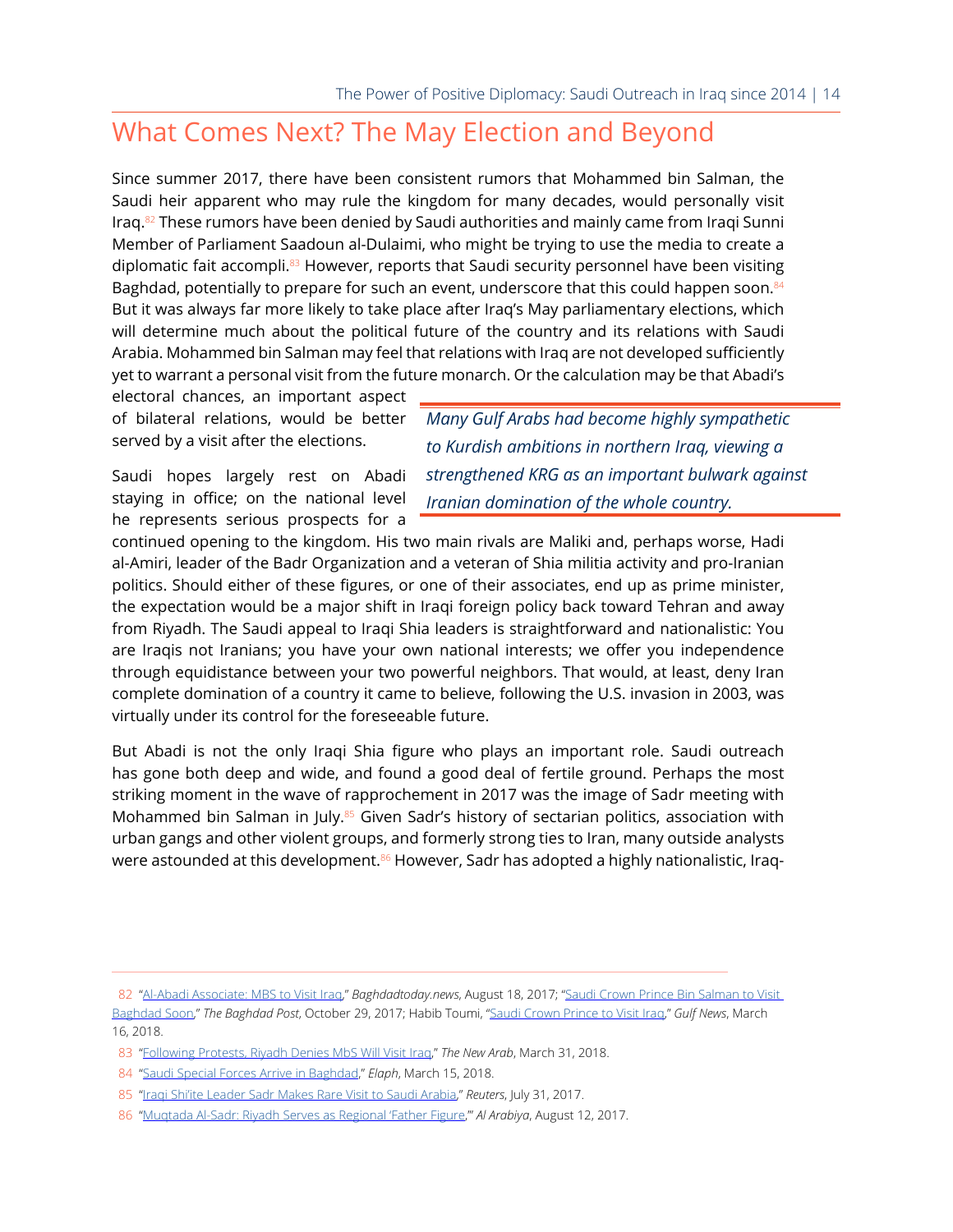first, populist appeal and developed surprisingly strong pockets of support among urban Iraqi Sunnis. In addition, he has developed an antagonistic relationship toward Iran and its proxies $87$ such as the PMF groups, raising the prospect that Sadr and Riyadh share mutual interests.<sup>88</sup>

Saudi Arabia's new opening in Iraq is, perhaps paradoxically, partly a function of the overwhelming strength, particularly between Baghdad and Basra, of the Iraqi Shia communities. In much of the country their control is sufficiently consolidated so that they can explore their own internal rivalries and, in the process, break with Iran, without inviting a return to subordination at Sunni hands. Moreover, pro-Iranian politics in Iraq and its constituencies are entirely dominated by groups like Maliki's wing of Dawa or the Badr Organization that are virtually extensions of the Islamic Revolutionary Guard Corps. That orientation allows no room to maneuver in terms of either policy or politics, and therefore is unappealing to figures such as Abadi or Sadr.

Abadi claims that the improved relations have come "unconditionally" and that he has not promised Riyadh anything specific. $89$  This is entirely likely. The two countries manifestly share certain interests such as the defeat of ISIL, which Saudi Arabia has welcomed, and stability in the oil market and conditions that benefit energy exporters. There are other advantages for Iraqi Shia leaders who align themselves with Saudi Arabia or, at least, maintain a degree of neutrality between Tehran and Riyadh. Saudi cooperation, particularly on trade and investment issues, offers much to Iraqis who are willing to grasp an outstretched hand. Moreover, for Iraqi leaders cooperation with Riyadh usually dovetails with Washington's interests and would help them secure all of the advantages offered by the United States.

Iraqi leaders expressed disappointment at the international, and Gulf Arab, response to the Iraqi reconstruction donor meeting in Kuwait at the beginning of 2018, on the grounds that they wanted \$88 billion<sup>90</sup> and only got pledges of \$30 billion.<sup>91</sup> At least \$4 billion, though, has been pledged by the Gulf Arab countries, and, presumably, that could be increased as relations improve.

Meanwhile, Iran may be at the limit of what it can invest in Iraq. Moreover, there are strong cultural, historical, and familial ties between Saudi Arabia and parts of southern Iraq, particularly in the Basra area. Saudi Arabia and Iraq are not alien territories for each other, and while Iran has certain, primarily religious and political, advantages Saudi Arabia also has cultural, linguistic, and historical assets. Iraq is majority Shia, but it is also overwhelmingly Arab, and most Iraqi Shias fought for their country loyally during the war with Iran. Much has changed since that era, but Iraq's Arab character was never irrelevant, and it hasn't evaporated.

 <sup>87 &</sup>quot;[Saudi Renews Iraq Ties in Bid to Distance Iran,](http://www.straitstimes.com/world/middle-east/saudi-renews-iraq-ties-in-bid-to-distance-iran)" *The Straits Times*, August 22, 2017.

 <sup>88 &</sup>quot;[Abadi Rejects Al-Sadr Call to Dissolve Hashd Al-Shaabi](https://www.aljazeera.com/news/2017/08/abadi-rejects-al-sadr-call-dissolve-hashd-al-shaabi-170805153517075.html)," *Al Jazeera*, August 5, 2017.

 <sup>89</sup> Suadad Al-Salhy, "[Saudi-Iraqi Relations Have Unconditionally Improved, Iraq PM Abadi Says,](http://www.arabnews.com/node/1204536/middle-east)" *Arab News*, December 6, 2017.

 <sup>90</sup> Margaret Coker and Harris Gardiner, "[Iraq Wants \\$88 Billion for Rebuilding. Allies Offer a Fraction of That](https://www.nytimes.com/2018/02/13/world/middleeast/iraqi-donor-conference-abadi-tillerson.html?mtrref=undefined&gwh=7D88D84099C501F1A7A1F3325F8B0EA7&gwt=pay)," *The New York Times*, February 13, 2018.

 <sup>91</sup> Emma Graham-Harrison, ["Donor Conference Pledges \\$30bn to Help Iraq Rebuild after Isis,](https://www.theguardian.com/world/2018/feb/15/donor-conference-pledges-30bn-to-help-iraq-rebuild-after-isis)" *The Guardian*, February 15, 2018.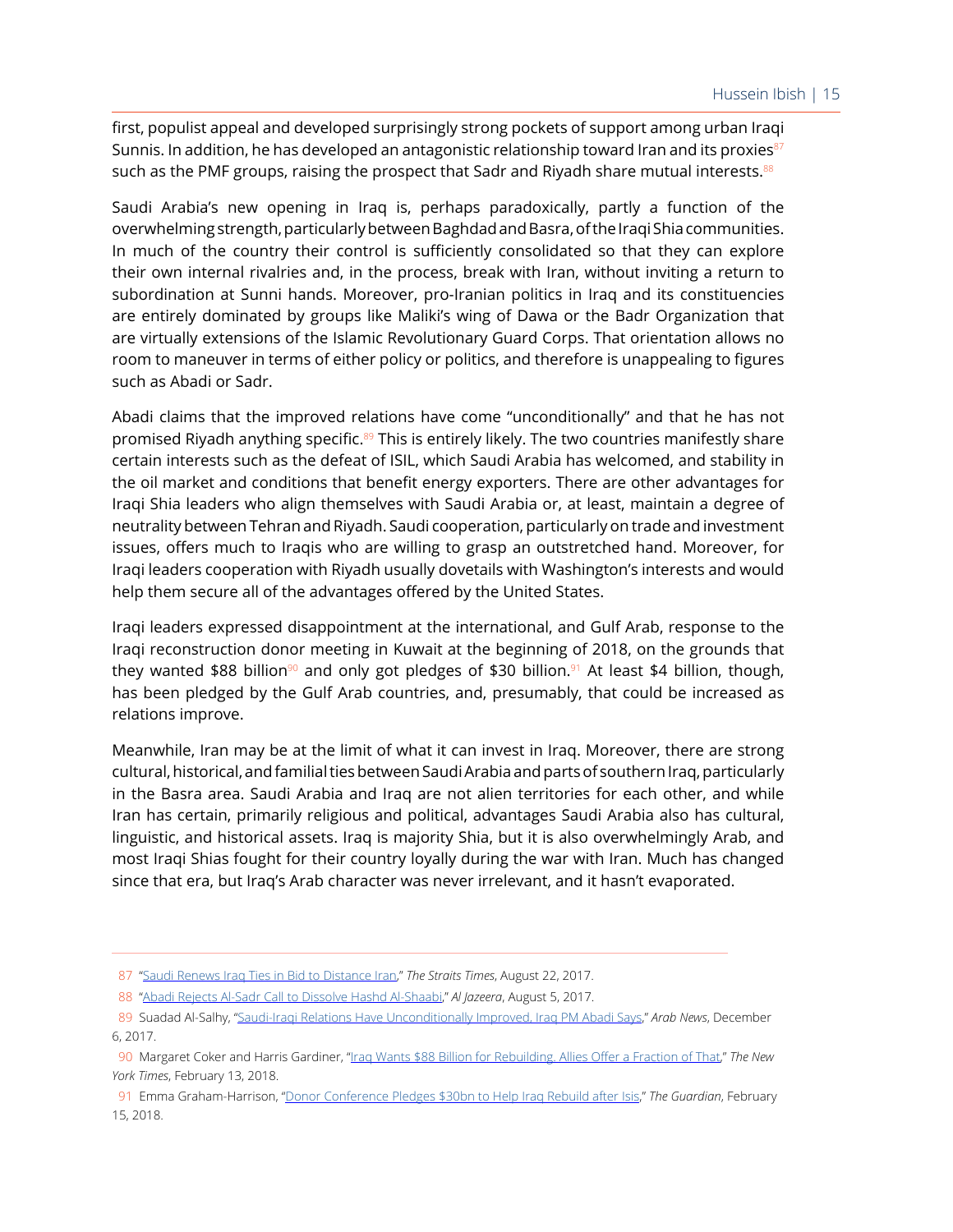The outcome of the elections appears to be critical for the next phase of reconciliation, and Riyadh is banking on an Abadi victory. However, it's entirely possible that Abadi could get a second term and prove to be much more committed to a pro-Iranian policy than widely expected. His abortive efforts to create an election coalition with some of the PMF militias raises real questions about such a possibility.<sup>92</sup>

For Saudi Arabia, Iraq represents not only a crucial challenge, but also an exceptionally important experiment in delicate and difficult diplomacy. Saudi Arabia has traditionally relied on a hypercautious foreign policy underwritten by a U.S. military and diplomatic umbrella of

protection. Over the past 10 years, that umbrella has shrunk a great deal, forcing Saudi Arabia to move quickly to defend itself and its interests in the region. In several vital instances, this new proactive

*For Saudi Arabia, Iraq represents not only a crucial challenge, but also an exceptionally important experiment in delicate and difficult diplomacy.*

Saudi foreign and regional policy has relied on force, such as in Yemen and Bahrain, or on coercion, such as in Lebanon. However, given the difficulty of the challenge in Iraq and the limitations of Saudi leverage there, the outreach to Baghdad since September 2014 has been entirely based on the art of inducement and persuasion.

Iraq is the only major regional battleground at present in which Saudi Arabia is relying almost entirely on carrots rather than sticks. Yet, arguably, more has been accomplished by Riyadh over the past year in Iraq than, for example, in either Yemen or Lebanon. This suggests that Saudi policies – despite the intricacy and sensitivity of the outreach to Iraq – have gained an impressive degree of ground at a very limited cost and virtually no risk or exposure. This is not to suggest that the "honey rather than vinegar" approach that Saudi Arabia has employed in Iraq in the past few years has always been optimal, or even appropriate. But Saudi Arabia's outreach in Iraq, particularly in 2017, belies the stereotype of a rash, reckless, and uncontrolled new major regional actor, showing instead that Saudi Arabia can be deft and delicate when it wants to. That's an important lesson for the rest of the world, but also for Saudi Arabia itself, to ponder.